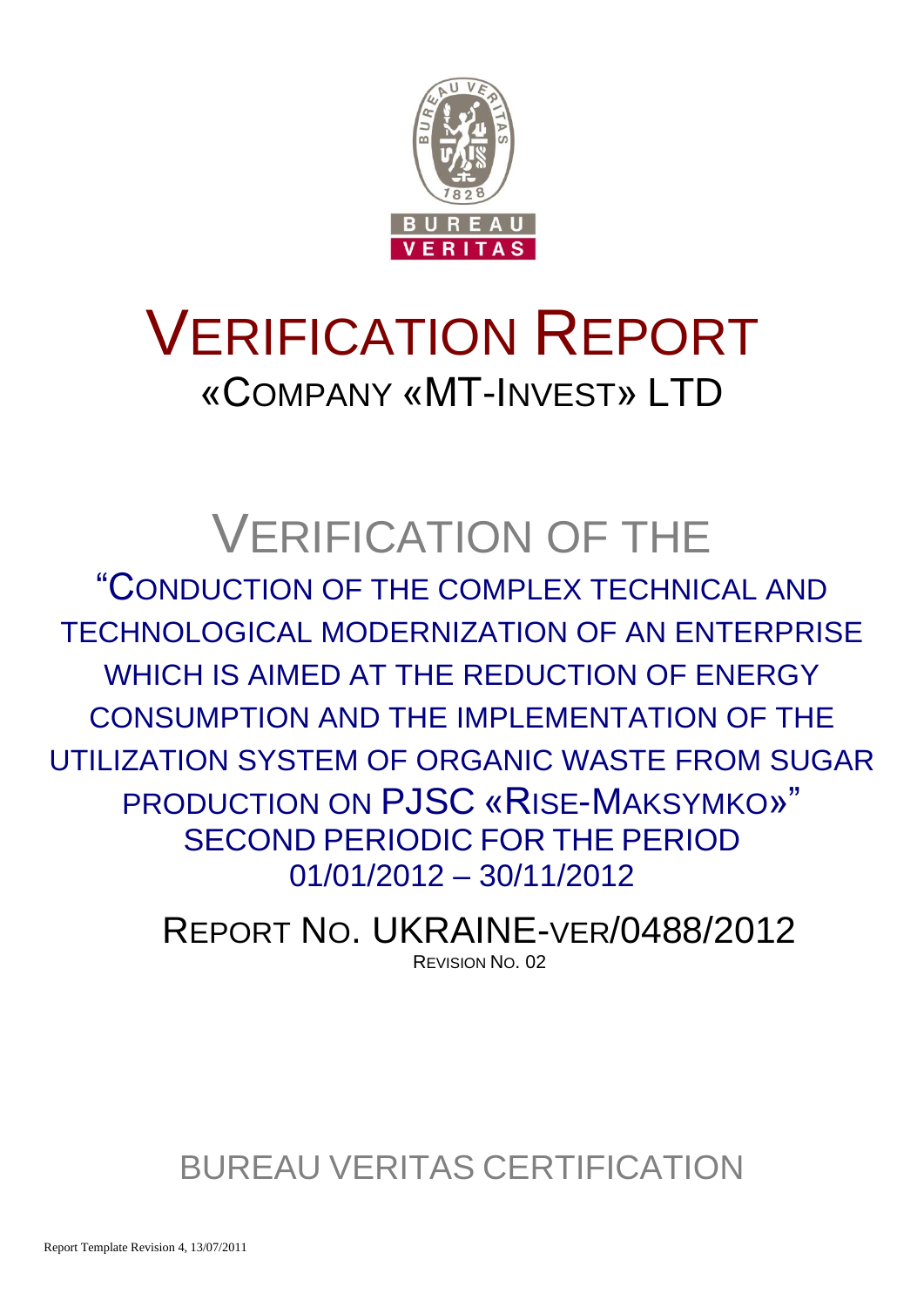Date of first issue: **Organizational unit:** 

## Report No: UKRAINE-ver/0488/2012



#### VERIFICATION REPORT

| 05/12/2012                                                                                                                                                                                                                                                                                                                                                                                                                                                                                                                                                                                                                                                                                                                                                                                                                                                                                          | <b>Bureau Veritas Certification</b><br><b>Holding SAS</b> |                                                                                          |  |
|-----------------------------------------------------------------------------------------------------------------------------------------------------------------------------------------------------------------------------------------------------------------------------------------------------------------------------------------------------------------------------------------------------------------------------------------------------------------------------------------------------------------------------------------------------------------------------------------------------------------------------------------------------------------------------------------------------------------------------------------------------------------------------------------------------------------------------------------------------------------------------------------------------|-----------------------------------------------------------|------------------------------------------------------------------------------------------|--|
| Client:<br>«Company «MT-Invest» LTD                                                                                                                                                                                                                                                                                                                                                                                                                                                                                                                                                                                                                                                                                                                                                                                                                                                                 | Client ref.:<br>Falendysh Yaroslav                        |                                                                                          |  |
| Summary:<br>Bureau Veritas Certification has made second periodic verification for the period from 01/01/2012 to<br>30/11/2012 of the «Conduction of the complex technical and technological modernization of an enterprise<br>which is aimed at the reduction of energy consumption and the implementation of the utilization system of<br>organic waste from sugar production on PJSC «Rise-Maksymko»» project, located in Yasenivtsi village, Dubno<br>town, Kremenets town, Chervonozavodske town, Ukraine, and applying JI specific approach, on the basis of<br>UNFCCC criteria for the JI, as well as criteria given to provide for consistent project operations, monitoring and<br>reporting. UNFCCC criteria refer to Article 6 of the Kyoto Protocol, the JI rules and modalities and the<br>subsequent decisions by the JI Supervisory Committee, as well as the host country criteria. |                                                           |                                                                                          |  |
| The verification scope is defined as a periodic independent review and ex post determination by the Accredited<br>Entity of the monitored reductions in GHG emissions during defined verification period, and consisted of the<br>following three phases: i) desk review of the monitoring report against project design and the baseline and<br>monitoring plan; ii) follow-up interviews with project stakeholders; iii) resolution of outstanding issues and the<br>issuance of the final verification report and opinion. The overall verification, from Contract Review to<br>Verification Report & Opinion, was conducted using Bureau Veritas Certification internal procedures.                                                                                                                                                                                                             |                                                           |                                                                                          |  |
| The first output of the verification process is a list of Clarification, Corrective Actions Requests, Forward<br>Actions Requests (CR, CAR and FAR), presented in Appendix A.                                                                                                                                                                                                                                                                                                                                                                                                                                                                                                                                                                                                                                                                                                                       |                                                           |                                                                                          |  |
| In summary, Bureau Veritas Certification confirms that the project is implemented as planned and described in<br>approved project design documents. Installed equipment being essential for generating emission reduction<br>runs reliably and is calibrated appropriately. The monitoring system is in place and the project is generating<br>GHG emission reductions. The GHG emission reduction is calculated accurately and without material errors,<br>omissions, or misstatements, and the ERUs issued totalize 1031286 tonnes of CO2 equivalent for the<br>monitoring period from 01/01/2012 to 30/11/2012.                                                                                                                                                                                                                                                                                  |                                                           |                                                                                          |  |
| Our opinion relates to the project's GHG emissions and resulting GHG emission reductions reported and<br>related to the approved project baseline and monitoring, and its associated documents.                                                                                                                                                                                                                                                                                                                                                                                                                                                                                                                                                                                                                                                                                                     |                                                           |                                                                                          |  |
| Report No.:<br>Subject Group:<br>UKRAINE-ver/0488/2012<br>JI                                                                                                                                                                                                                                                                                                                                                                                                                                                                                                                                                                                                                                                                                                                                                                                                                                        |                                                           |                                                                                          |  |
| Project title:<br>Conduction of the complex technical<br>modernization of an enterprise which is aimed at the reduction of<br>energy consumption and the implementation of the utilization<br>system of organic waste/from sugar production on PJSC «Rise-<br>Maksymko»                                                                                                                                                                                                                                                                                                                                                                                                                                                                                                                                                                                                                             | and technological                                         |                                                                                          |  |
| Work carried out by<br>Olena Manziuk Feam Leader, Lead Verifier<br>Sergiy Kustovokyy - Team Member, Verifier                                                                                                                                                                                                                                                                                                                                                                                                                                                                                                                                                                                                                                                                                                                                                                                        |                                                           |                                                                                          |  |
| Work reviewed by:<br>Ivan Sokolov - Internal Technical Reviewer<br>Iuliia Pylnova - Technical Specialist                                                                                                                                                                                                                                                                                                                                                                                                                                                                                                                                                                                                                                                                                                                                                                                            | $\times$                                                  | No distribution without permission from the<br>Client or responsible organizational unit |  |
| Work approved by:<br>Ivan Sokolov - Operational Managererita                                                                                                                                                                                                                                                                                                                                                                                                                                                                                                                                                                                                                                                                                                                                                                                                                                        | on<br>18                                                  | Limited distribution                                                                     |  |
| Date of this revision:<br>Rev. No.:<br>11/12/2012<br>32<br>02                                                                                                                                                                                                                                                                                                                                                                                                                                                                                                                                                                                                                                                                                                                                                                                                                                       | Number of pages                                           | Unrestricted distribution                                                                |  |

1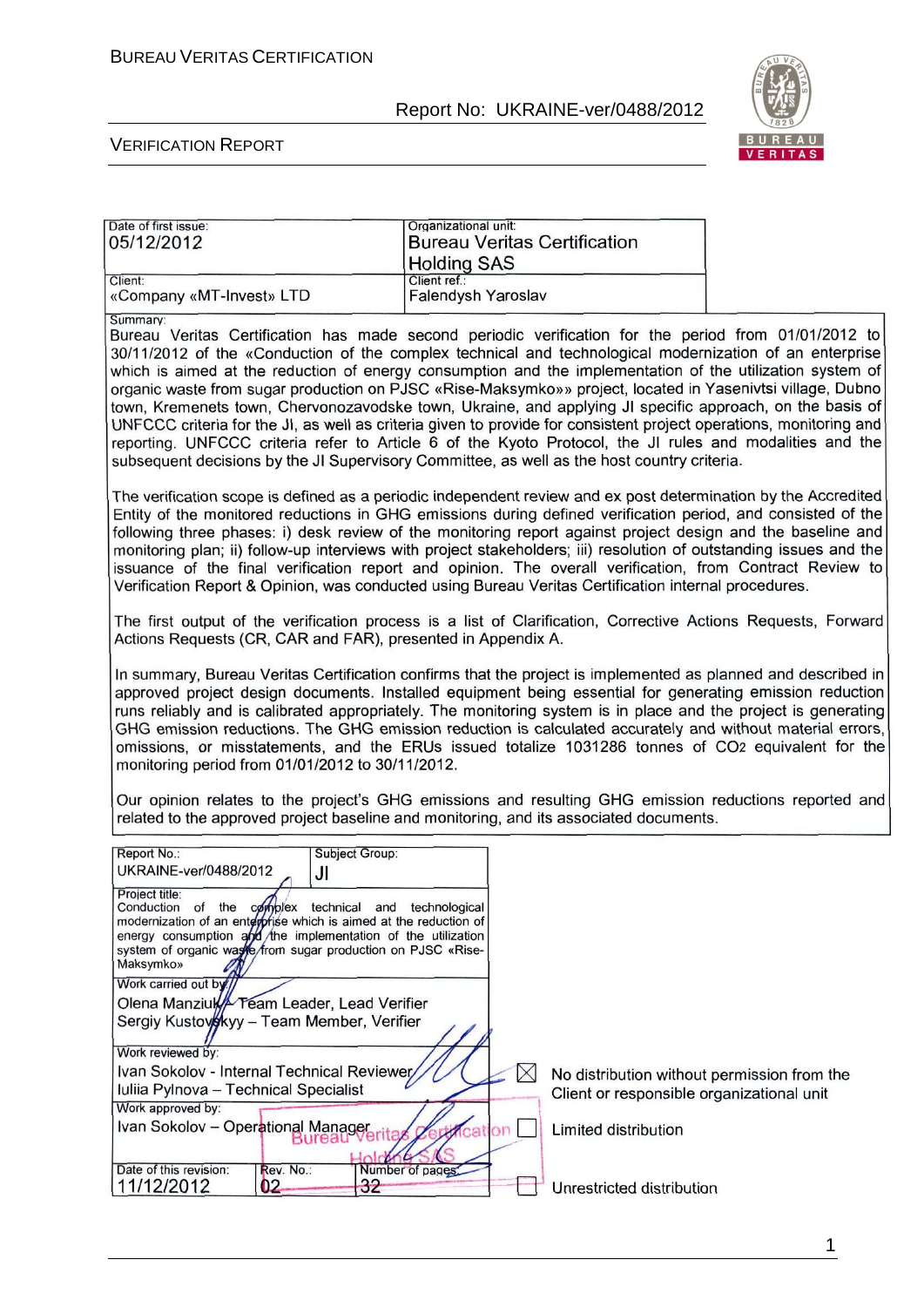VERIFICATION REPORT

| 1              |                                                                                | $\mathcal{R}$  |
|----------------|--------------------------------------------------------------------------------|----------------|
| 1.1            | Objective                                                                      | 3              |
| 1.2            | Scope                                                                          | 3              |
| 1.3            | <b>Verification Team</b>                                                       | 3              |
| $\overline{2}$ |                                                                                |                |
| 2.1            | <b>Review of Documents</b>                                                     | $\overline{4}$ |
| 2.2            | Follow-up Interviews                                                           | $\overline{4}$ |
| 2.3            | Resolution of Clarification, Corrective and Forward Action Requests            | 5              |
| 3              |                                                                                |                |
| 3.1            | Remaining issues and FARs from previous verifications                          | 6              |
| 3.2            | Project approval by Parties involved (90-91)                                   | 6              |
| 3.3            | Project implementation (92-93)                                                 | 6              |
| 3.4            | Compliance of the monitoring plan with the monitoring methodology<br>$(94-98)$ | 15             |
| 3.5            | Revision of monitoring plan (99-100)                                           | 15             |
| 3.6            | Data management (101)                                                          | 15             |
| 3.7            | Verification regarding programmes of activities (102-110)                      | 16             |
|                |                                                                                |                |
| 4              |                                                                                |                |
| 5              |                                                                                |                |
|                |                                                                                |                |

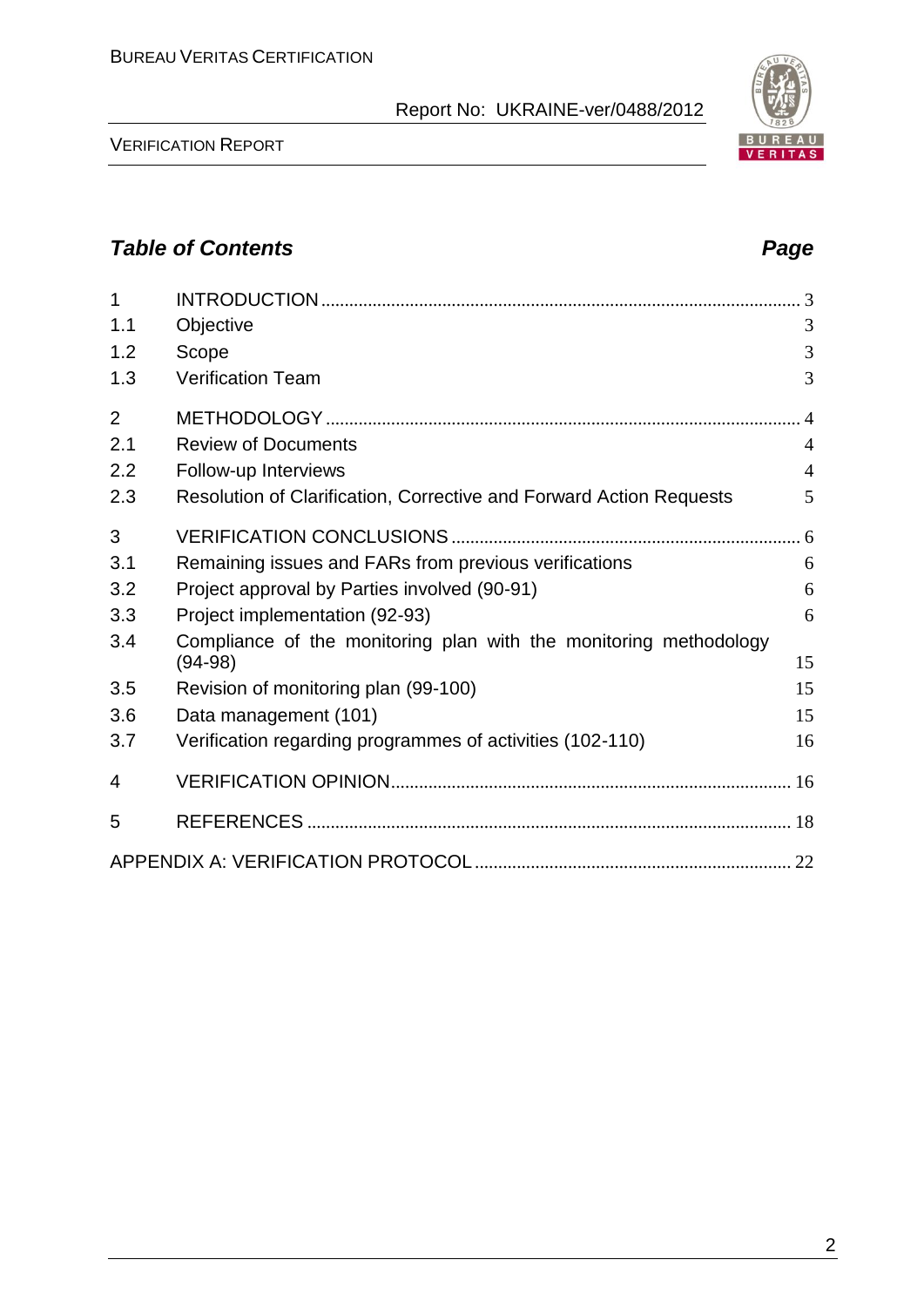

VERIFICATION REPORT

## **1 INTRODUCTION**

«Company «MT-Invest» LTD has commissioned Bureau Veritas Certification to verify the emissions reductions of its JI project «Conduction of the complex technical and technological modernization of an enterprise which is aimed at the reduction of energy consumption and the implementation of the utilization system of organic waste from sugar production on PJSC «Rise - Maksymko»» (hereafter called "the project") in Yasenivtsi village, Dubno town, Kremenets town, Chervonozavodske town, Ukraine.

This report summarizes the findings of the verification of the project, performed on the basis of UNFCCC criteria, as well as criteria given to provide for consistent project operations, monitoring and reporting.

## **1.1 Objective**

Verification is the periodic independent review and ex post determination by the Accredited Independent Entity of the monitored reductions in GHG emissions during defined verification period.

The objective of verification can be divided in Initial Verification and Periodic Verification.

UNFCCC criteria refer to Article 6 of the Kyoto Protocol, the JI rules and modalities and the subsequent decisions by the JI Supervisory Committee, as well as the host country criteria.

## **1.2 Scope**

The verification scope is defined as an independent and objective review of the project design document, the project's baseline study, monitoring plan and monitoring report, and other relevant documents. The information in these documents is reviewed against Kyoto Protocol requirements, UNFCCC rules and associated interpretations.

The verification is not meant to provide any consulting towards the Client. However, stated requests for clarifications, corrective and/or forward actions may provide input for improvement of the project monitoring towards reductions in the GHG emissions.

## **1.3 Verification Team**

The verification team consists of the following personnel:

| Olena Manziuk<br><b>Bureau Veritas Certification</b>     | Team Leader, Climate Change Lead Verifier |
|----------------------------------------------------------|-------------------------------------------|
| Sergiy Kustovskyy<br><b>Bureau Veritas Certification</b> | <b>Climate Change Verifier</b>            |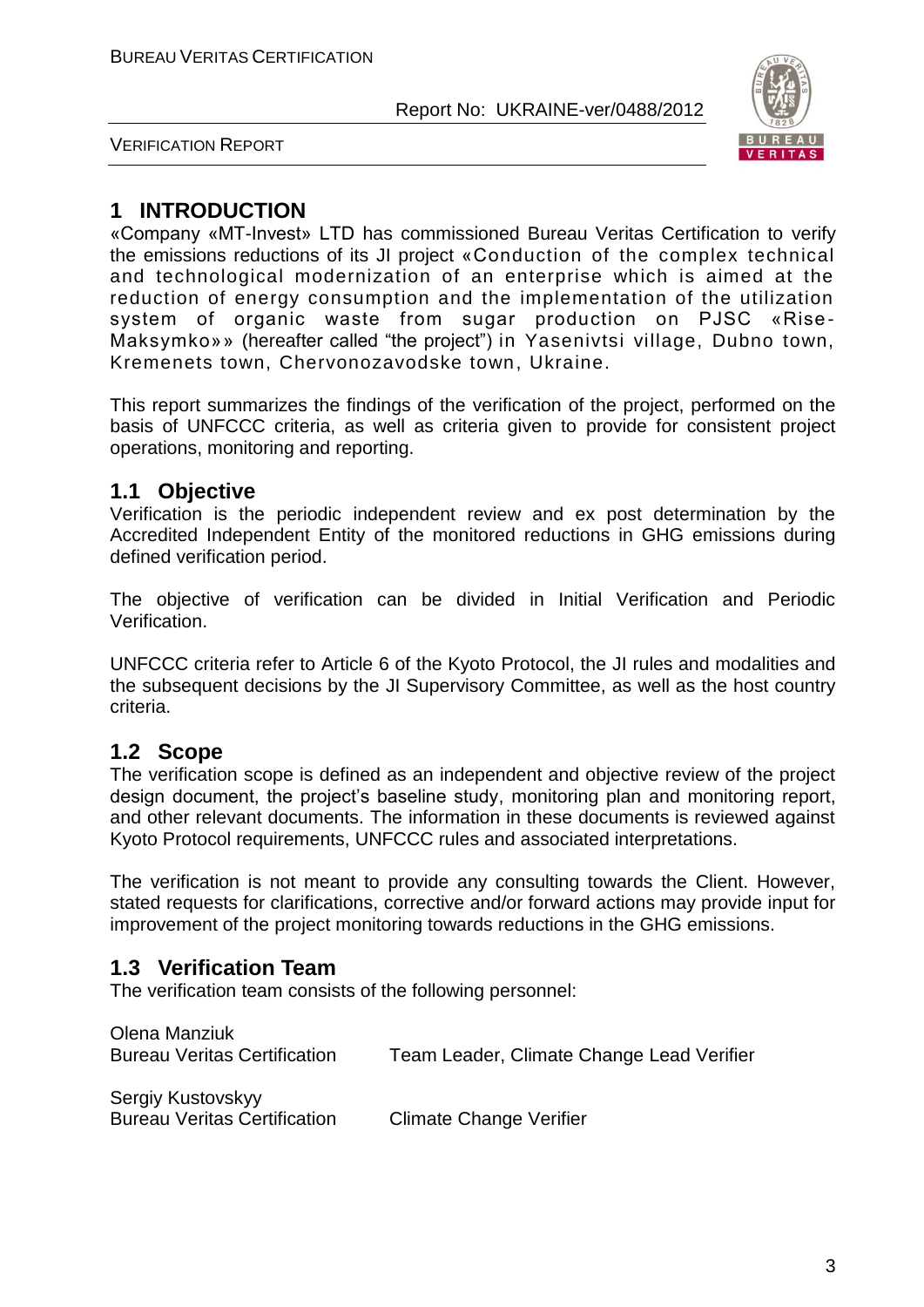

VERIFICATION REPORT

This verification report was reviewed by:

Ivan Sokolov Bureau Veritas Certification, Internal Technical Reviewer

Iuliia Pylnova Bureau Veritas Certification Technical Specialist

## **2 METHODOLOGY**

The overall verification, from Contract Review to Verification Report & Opinion, was conducted using Bureau Veritas Certification internal procedures.

In order to ensure transparency, a verification protocol was customized for the project, according to the version 01 of the Joint Implementation Determination and Verification Manual, issued by the Joint Implementation Supervisory Committee at its 19 meeting on 04/12/2009. The protocol shows, in a transparent manner, criteria (requirements), means of verification and the results from verifying the identified criteria. The verification protocol serves the following purposes:

- It organizes, details and clarifies the requirements a JI project is expected to meet;
- It ensures a transparent verification process where the verifier will document how a particular requirement has been verified and the result of the verification.

The completed verification protocol is enclosed in Appendix A to this report.

## **2.1 Review of Documents**

The Monitoring Report (MR) «Conduction of the complex technical and technological modernization of an enterprise which is aimed at the reduction of energy consumption and the implementation of the utilization system of organic waste from sugar production on PJSC «Rise-Maksymko»» submitted by «Company «MT-Invest» LTD and additional background documents related to the project design and baseline, i.e. country Law, Project Design Document (PDD) and/or Guidance on criteria for baseline setting and monitoring, Host party criteria, Kyoto Protocol, Clarifications on Verification Requirements to be Checked by an Accredited Independent Entity were reviewed.

The verification findings presented in this report relate to the Monitoring Report versions 1.0, 2.0 and project as described in the determined PDD.

### **2.2 Follow-up Interviews**

On 03/12/2012 Bureau Veritas Certification performed on-site interviews with project stakeholders to confirm selected information and to resolve issues identified in the document review. Representatives of «Company «MT-Invest» LTD and PJSC «Rise-Maksymko» were interviewed (see References). The main topics of the interviews are summarized in Table 1.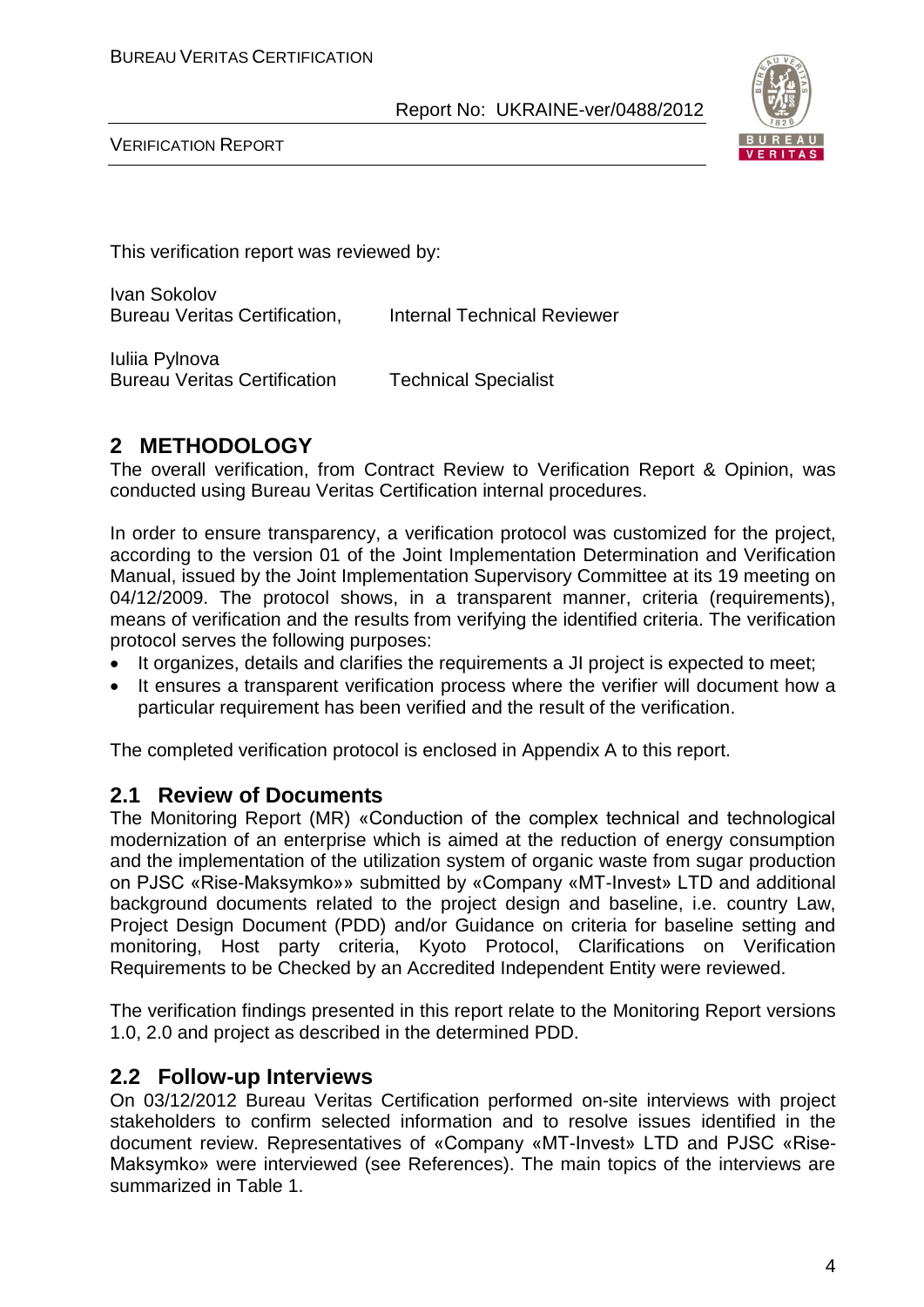

VERIFICATION REPORT

#### **Table 1 Interview topics**

| <b>Interviewed</b><br>organization | <b>Interview topics</b>                                          |
|------------------------------------|------------------------------------------------------------------|
| PJSC «Rise-                        | Organizational structure                                         |
| Maksymko»                          | Responsibilities and authorities                                 |
|                                    | Roles and responsibilities for data collection and<br>processing |
|                                    | Installation of equipment                                        |
|                                    | Data logging, archiving and reporting                            |
|                                    | Metering equipment control                                       |
|                                    | Metering record keeping system, database                         |
|                                    | IT management                                                    |
|                                    | Training of personnel                                            |
|                                    | Quality management procedures and technology                     |
|                                    | Internal audits and check-ups                                    |
| «Company «MT-                      | Baseline methodology                                             |
| Invest» LTD                        | Monitoring plan                                                  |
|                                    | Monitoring report                                                |
|                                    | <b>Excel spreadsheets</b>                                        |

## **2.3 Resolution of Clarification, Corrective and Forward Action Requests**

The objective of this phase of the verification is to raise the requests for corrective actions and clarification and any other outstanding issues that needed to be clarified for Bureau Veritas Certification positive conclusion on the GHG emission reduction calculation.

If the Verification Team, in assessing the monitoring report and supporting documents, identifies issues that need to be corrected, clarified or improved with regard to the monitoring requirements, it should raise these issues and inform the project participants of these issues in the form of:

(a) Corrective action request (CAR), requesting the project participants to correct a mistake that is not in accordance with the monitoring plan;

(b) Clarification request (CL), requesting the project participants to provide additional information for the Verification Team to assess compliance with the monitoring plan;

(c) Forward action request (FAR), informing the project participants of an issue, relating to the monitoring that needs to be reviewed during the next verification period.

The Verification Team will make an objective assessment as to whether the actions taken by the project participants, if any, satisfactorily resolve the issues raised, if any, and should conclude its findings of the verification.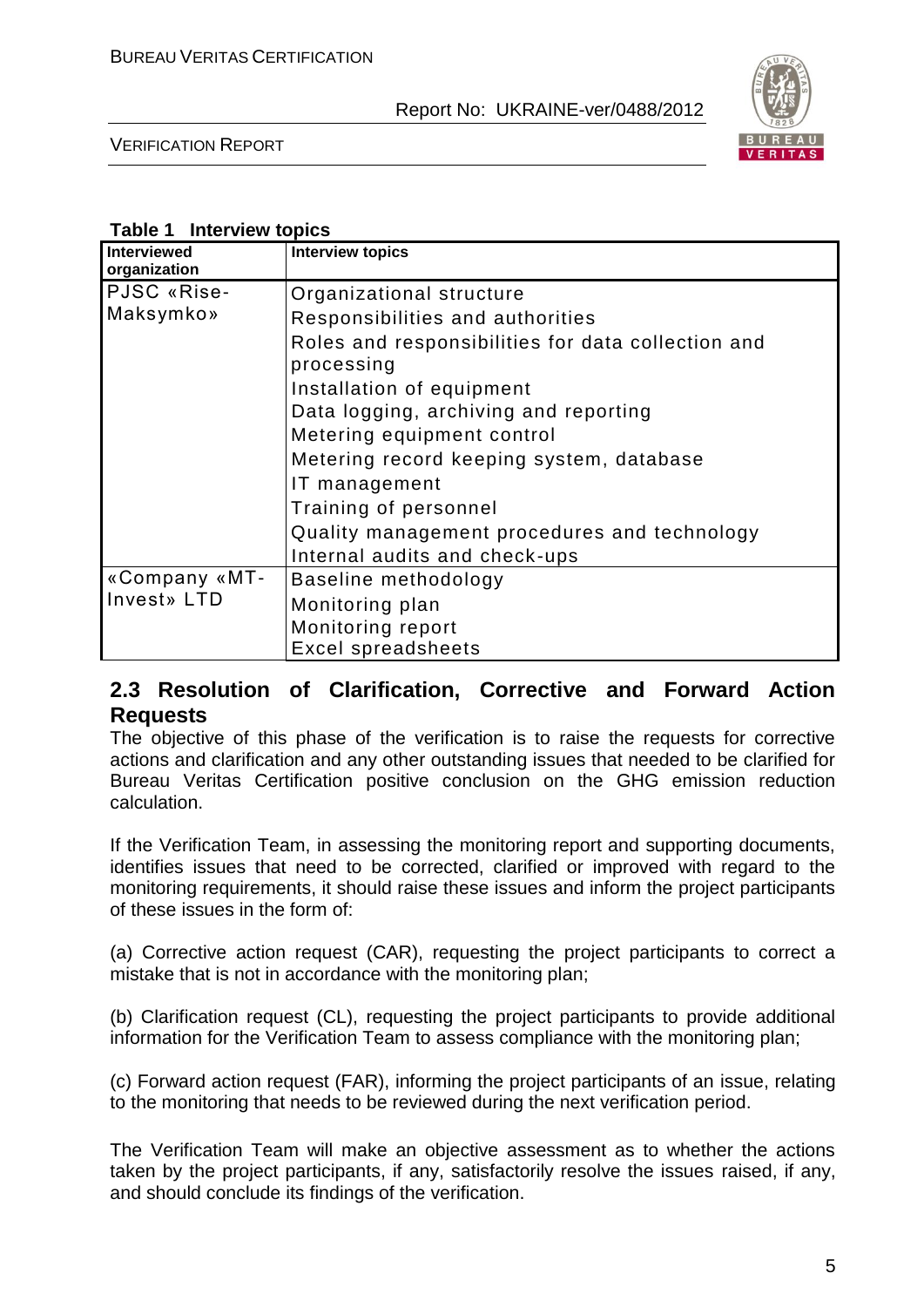

VERIFICATION REPORT

To guarantee the transparency of the verification process, the concerns raised are documented in more detail in the verification protocol in Appendix A.

## **3 VERIFICATION CONCLUSIONS**

In the following sections, the conclusions of the verification are stated.

The findings from the desk review of the original monitoring documents and the findings from interviews during the follow up visit are described in the Verification Protocol in Appendix A.

The Clarification, Corrective and Forward Action Requests are stated, where applicable, in the following sections and are further documented in the Verification Protocol in Appendix A. The verification of the Project resulted in 6 Corrective Action Requests and 2 Clarification Requests.

The number between brackets at the end of each section corresponds to the DVM paragraph.

## **3.1 Remaining issues and FARs from previous verifications**

No FARs were raised during the previous verification.

## **3.2 Project approval by Parties involved (90-91)**

Written project approval by the Ukraine #1500/23/7 dated 09/06/2012 has been issued by the State Environmental Investment Agency of Ukraine.

Written project approval by Netherlands (letter of approval for the project «Conduction of the complex technical and technological modernization of an enterprise which is aimed at the reduction of energy consumption and the implementation of the utilization system of organic waste from sugar production on PJSC «Rise-Maksymko»» № 2011JI36 dated 29/09/2011) has been issued by NL Agency, Ministry of Economic Affairs, Agriculture and Innovation of Netherlands.

The abovementioned written approvals are unconditional.

The identified areas of concern as to the Project approval by Parties involved, project participants responses and Bureau Veritas Certification's conclusions are described in Appendix A to this report (refer to CAR 01).

## **3.3 Project implementation (92-93)**

Implementation of the measures under the project allowed to improve energy efficiency of sugar production, provide environmentally save utilization of its organic wastes. In its turn, it resulted in reduction of the amount of energy resources for sugar production,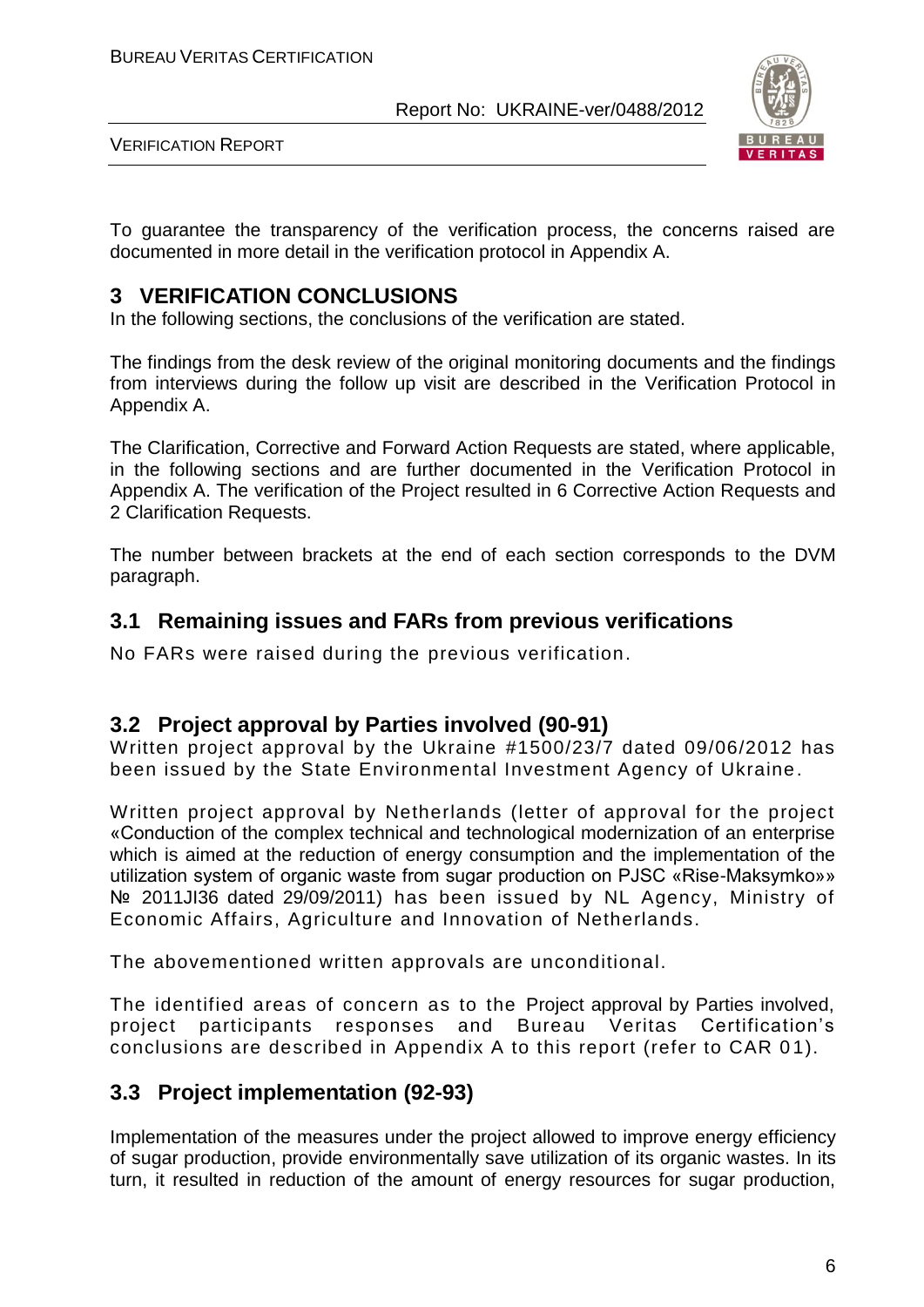

VERIFICATION REPORT

allowed to deny wastes disposal at landfills. The reduction of greenhouse gases emission into the atmosphere is the result of these measures.

In accordance with project implementation schedule the following measures were undertaken in 2008 – 2011 on Dubenskiy sugar plant:

#### **2008. Automation of diffusion facilities**

This measure included the implementation of the following processes:

- measuring of level in beet bunkers (2 units);
- automated control of 6 slicers in accordance with the stated productivity;
- measuring of slices amount for each of two diffusion facilities (belt weights "Mika") DS-12 (№1) and DS-10 (№2);
- Measuring and regulating of pulp-pressed water and supply water;
- temperature maintenance in chambers of both diffusion facilities in accordance with the stated objectives;
- measuring and regulating of diffusion juice amount;
- measuring of levels in chambers of diffusion facilities;
- automatic level maintenance in condensate collectors;
- regulation of supply water diffusion auger revs on steam-contact heater
- sulfitation of condenser water,
- regulation of levels in water collectors (condensed, sulfurated, heated, supply),
- indication of rotating mechanisms movement (augers and diffusions, wheels, pulp augers, pulp belts),
- measuring of levels on pulp elevators.;

Diffusion facilities are regulated by microprocessor «Micro-PC», information from which is displayed on computer's display.

Producer: Viol-2 Ltd, Kyiv

The implementation of this measure allowed to make the diffusion flow stable and to increase the efficiency of the processes.

#### **2008. Reconstruction of beet slicer STsB-12**

After washing sector beets are delivered to bunker over slicers.

Before reconstruction 4 units of beet slicers STsB-12 were operating.

In 2008 beet slicers STsB-12 were reconstructed into 16-framed (3 units), 20-framed (1 unit) using frames as it is foreseen in the method of engineer Adamenko. Quality of slices was improved and productivity of beet processing was increased up to 5 tonnes per day due to reduction of distance between frames.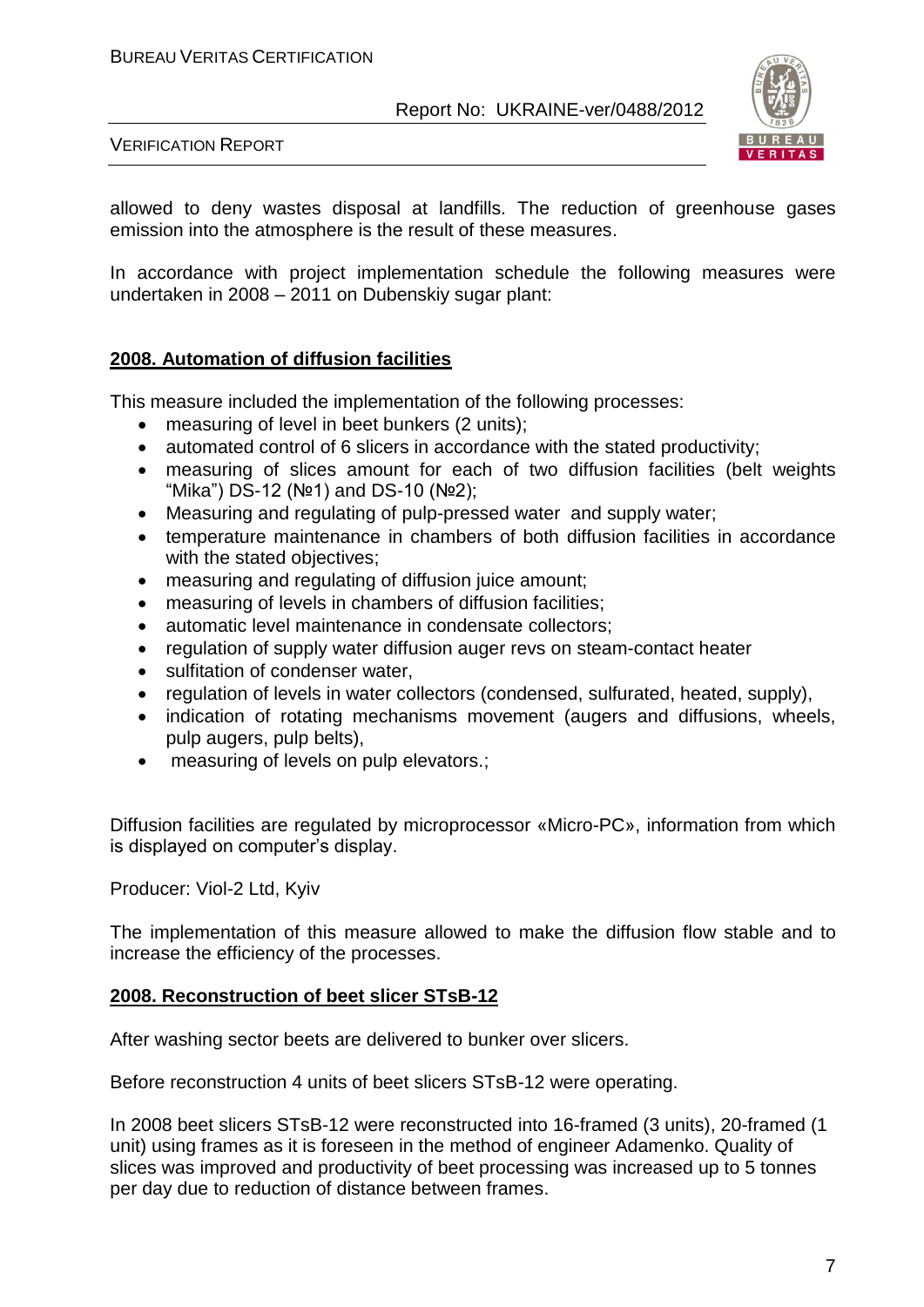

VERIFICATION REPORT

After reconstruction 2 units of beet slicers are operating (2 other are in reserve). It resulted in electric power saving.

#### **2008. Presses «Stord - 2500»**

After cooling in diffusion facility, pulp is supplied by pulp elevators and transporters to presses "Stord". Installation of pulp deep pressing presses gives an opportunity to improve the quality of pulp and dry substances content in it. It allowed to save natural gas while pulp drying. It also allowed to return pulp water and save reduce river water consumption

#### **2008.Implementation of granulator produced by firm KAHL**

Granulators produced by the company KAНL are installed after pulp drying drums. Implementation of complex KAHL for dry pulp granulation results in electric power saving due to granulator productivity. Besides, implementation of this measure allowed to improve the pulp's quality.

#### **2008. Automation of evaporation station**

Automation of evaporation station included the following measures:

- measuring and regulation of pure juice,
- heating of juice on heaters before evaporation station,
- measurement and regulation of levels on frames,
- measurement and regulation of steam in steam collector,
- measurement of steam amount in I-a and I-b frames through the gates Du-200,
- temperature measurement in steam and juice chambers of the station,
- regulation of levels in frames by interframe gates,
- pressure measurement in steam and juice chambers of the station,
- measurement and regulation of condensate levels in collectors.
- $\bullet$

For emergency cases the circuit of automatic supply of prepared water to juice collector located before evaporation station is installed.

While water evaporation juice thickening takes place, juice temperature decreases due to tilution on tailpiece of the station. Secondary steam on frames of used station are used as heaters for the following frames and are connected to steam consumers on the plant (vacuum facilities, heaters).

Syrup from collector after passing of exaporation station is sulfurized and purified on filters "Borinex" and then goes to syrup collector on vacuum facility.

Evaporation station working is regulated by microcontroller "Shpaider", which displays information in computer.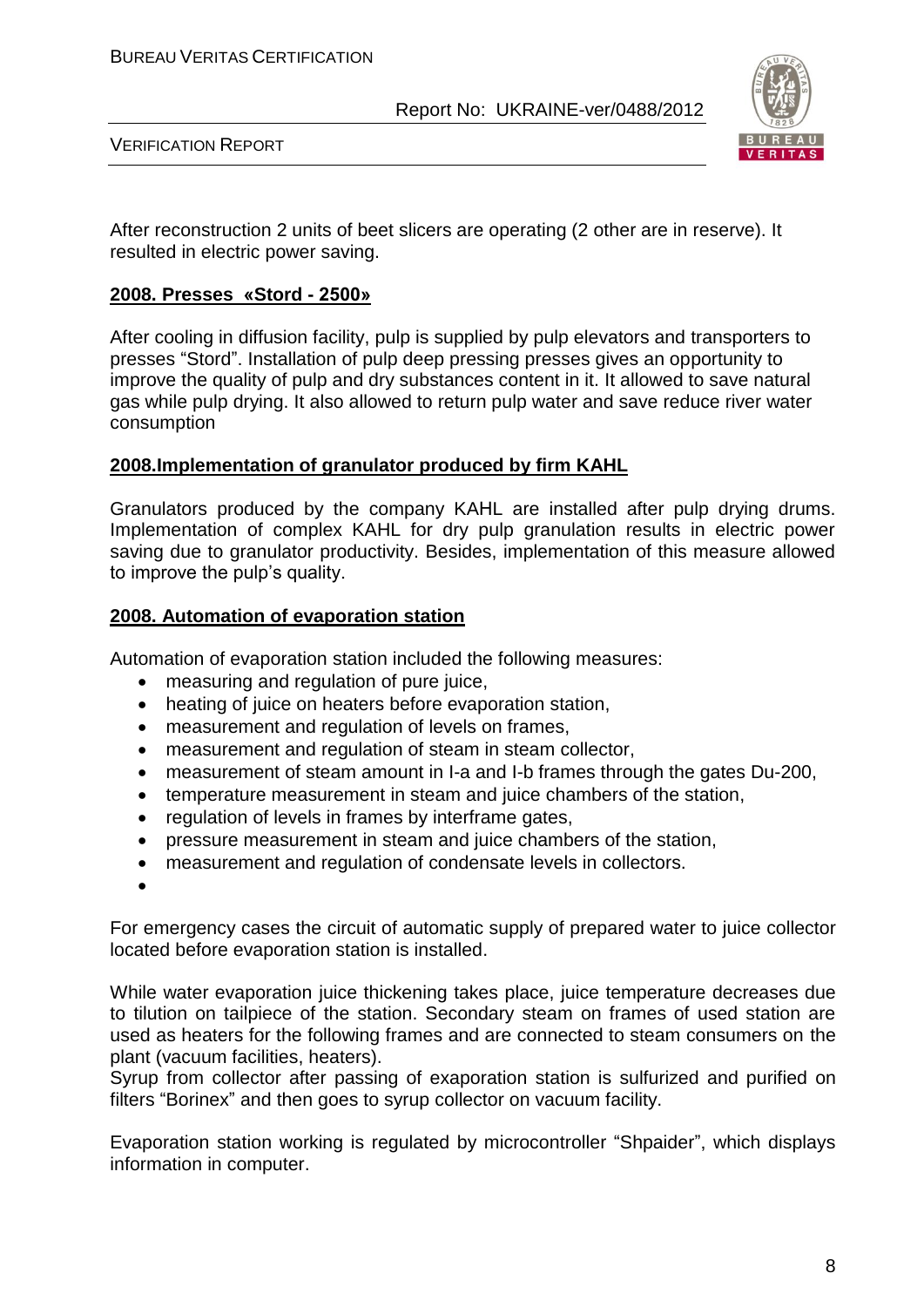

VERIFICATION REPORT

.

While automation inductive flow meters and mass measurement devices SV were used. After the station capacitive levels, pressure gages "Arlisens", frequency transformer of juice supply, stop and control valves were used.

Producer of automation system: Viol-2 Ltd.

#### **2009. Installation of frequency transformers with capacity of 200 kW (2 units).**

Two frequency transformers «Tverd» were installed on drives of beet slicers. It allowed to optimize electric power consumption by beet slicers depending on loading of process and achieve the electric power saving.

#### **2009 Installation of ASCME (automated system of commercial measurement of electricity)..**

Due to different tariffs ASCME meter was installed. It transferrs the information which allow to reduce payment for electric power.

#### **2009. Boarding of building frame of sugar plant with metal flank**

Heat isolation of building frame was improved through its boarding with metal flank with area of 8200 m $^2$ 

It allowed to save heat energy and energy resources necessary for its generation.

#### **2003-2010. Modernization of technological process.**

Diffusion juice from diffusion facility, to which pulp-pressed water is supplied through heaters to cavitator as well, is delivered with suspension of II saturation to horizontal facility of predefecation of Brigel-Muller system, where lime milk is added. The aim of predification is the receiving of thick and compact residue, which is stable to high alkalinity influence during main defecation, and to provide high filtration indicators of I saturation juice.

From predefecator juice goes to cold defecator through overflowing box, to where lime milk is supplied. From cold defecator juice is supplied by pump through heaters to the boiler of hot defecation. Main defecation is performed for decomposition of unstable non-sugars in alkali medium and receiving of thermal-stable juice while evaporation.

From hot defecator defecated juice goes to the boiler of I saturation, to where saturation gas is supplied. The aim of I saturation is neutralization of limestone and receiving of juice with high filtration indicators.

**In 2003** the scheme of defecosaturation was reconstructed. It resulted in increasing of utilized  $CO<sub>2</sub>$  from 45% to 70%.

**In 2007** due to reconstruction of defecosaturation the amount of utilized CO<sub>2</sub> have increased from 70% to 90%, and the productivity have increased as well.

Unfiltered juice of I saturation through heaters is supplied to MVZh filters. Filtered juice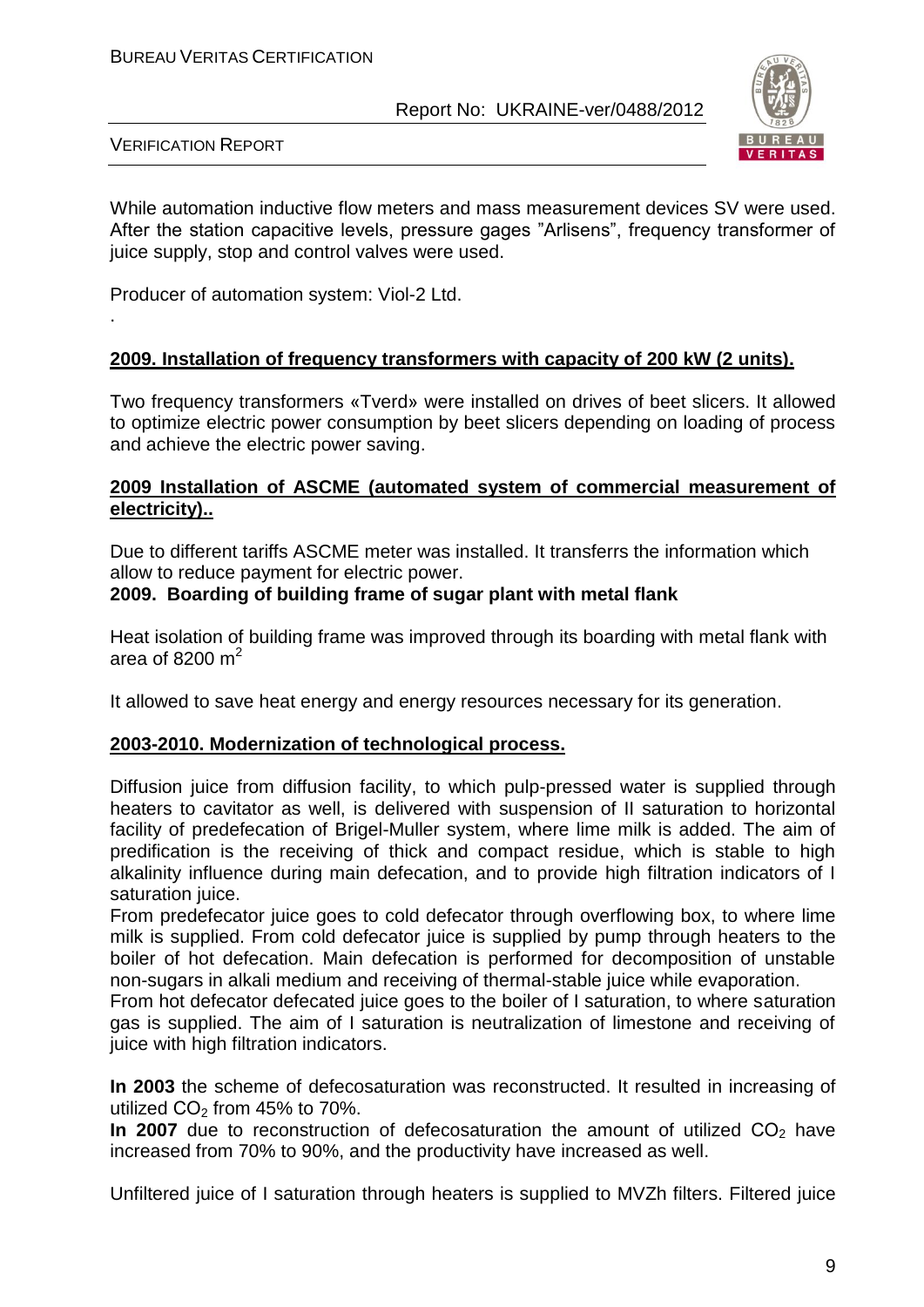

VERIFICATION REPORT

is delivered through heaters to defecator of II saturation and then goes to II saturation boiler where adsorbtion of soluted potassium salts. Syrup receiving from evaporation facility is carried out with all necessary technological indicators.

After I saturation MVZh filters suspension is delivered to vacuum filters. Thick dirt is removed from the plant into the disposal fields. Filtrate goes back to collector of unfiltered juice.

Unfiltered juice of II saturation is delivered to defecator tank and then is filtered on MVZh filters juice decanter and then is filtered on filters MVZh-70. Filtered juice is delivered on evaporation station and is boiling until the content of dry substances is 58- 60%.

In 2009-2010 filters "BARIMEX" (6 units for each year) were installed for filtration of sulfurated syrup. It ensured the reduction of amount of filtrated tissue and filtration speed increasing. Filtrated juice is delivered to product department for I product massecuite boiling.

After evaporation station syrup is delivered through filtration to I product vacuum facilities VATs-600, where having dilution 0,82 kg/sm<sup>2</sup> and steam pressure 0,7-1,0 kg/sm<sup>2</sup> and temperature 72<sup>0</sup>C it is boiled until content of solids is 92%. Then massecuite is supplied to massecuite mixer, from where it is delivered to centrifuge.

**In 2007-2008 centrifuges** ВМА-В-1750 were installed. I product massecuite is boiled from syrup and I product white molasses and is spined with hot on periodic centrifuges BMA-B-1750, which were installed in 2007  $-$  2 units and 2008  $-$  1 unit.. This reconstruction allowed to increase the productivity of I product massecuite spinning up to 17,5 quintals per one cycle of one centrifuge and receive sugar-sand of high quality without molasses losses with lower humidity (up to 1%). Energy resources consumption becames lower as a result.

While centrifugation of I product massecuite white molasses (which then goes for I product massecuite boiling) and green molasses (which then goes for II product massecuite boiling) and white sugar are achieved. White sugar is delivered into drying drum. Then sugar is delivered by belt-type transporter through the shaker of dry sugar to sugar bunkers, where it is weighed on automatic weights, sewed up into the polyethylene bags with insets and is delivered by belt-type transporter to sugar warehouse for storage.Green molasses (II runoff) of I product is delivered to II product vacuum facilities VATs-600. There been diluted to 0,85-0,9 kg/sm<sup>2</sup> it is boiled until the solids content is 93%. Then it goes to massecuite xer of II product distributor, from where it is delivered to centrifuge.

In 2005 complex modernization of sugar drying sector was carried out (installation of dryind complex produced in Poland). It resulted in reduction of steam consumption, decreasing of sugar humidity, reduction of sugar crystals shattering due to dilution.

In 2008 centrifuge VMA K-2300 with productivity of 10 tonnes per hour and simultaneous liquoring was installed. Melt achieved after centrifuge goes for I product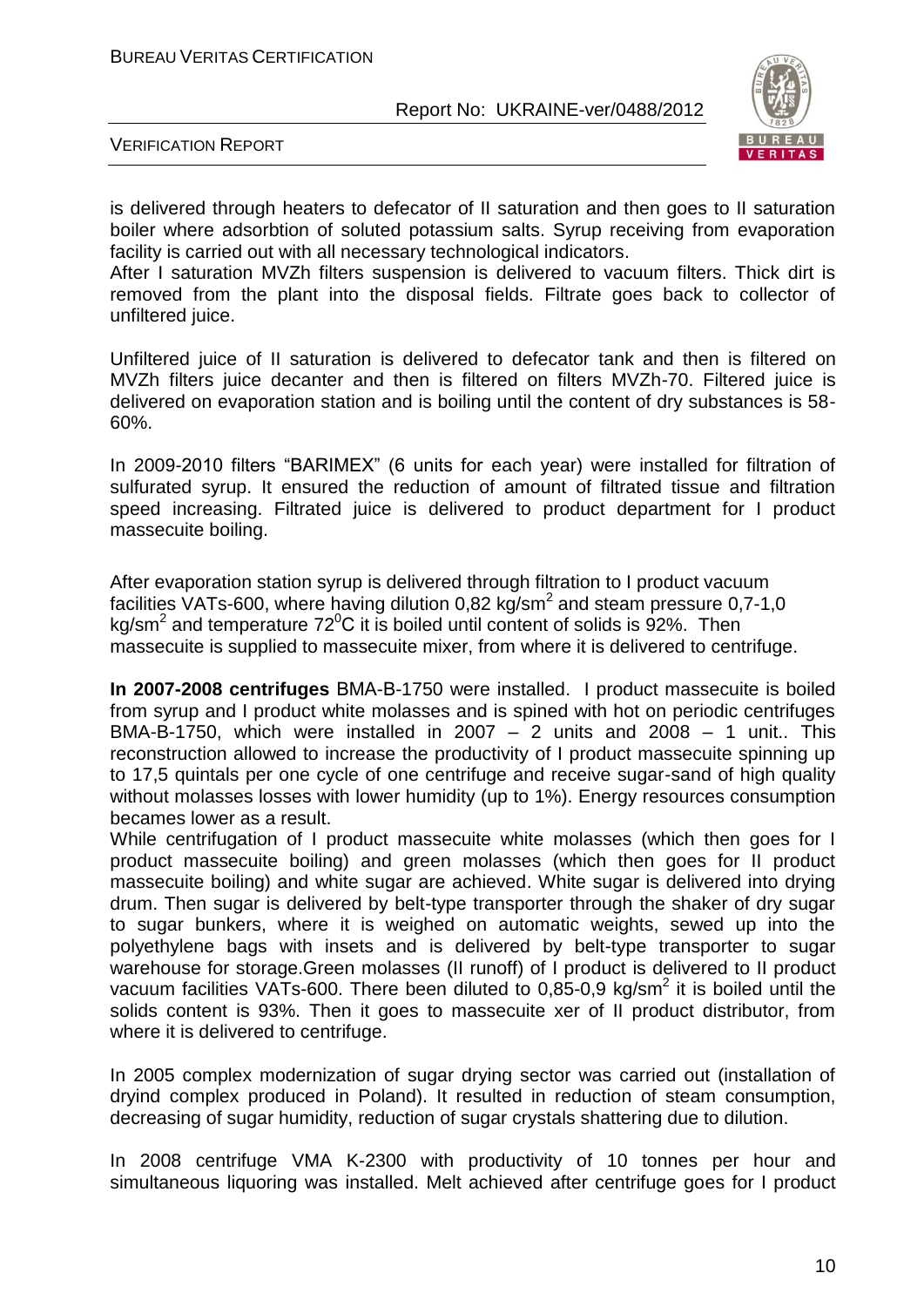

VERIFICATION REPORT

massecuite boiling. I runoff of molasses achieved after centrifuge goes for III product massecuite boiling.

This reconstruction resulted in reduction of energy resources consumption and increasing of II product massecuite spinning productivity.

Achieved II product sugar melt is supplied on sulfitization. II product green molasses goes for boiling of III product massecuite.

**In 2007 III product centrifuge K-2300 was installed.** III product massecuite is boiled from II product green molasses. III product massecuite is delivered to mixerscrystallizers. Massecuite cooled to 45 $\mathrm{^{\circ}C}$  is sludged on centrifuges continuous action. In 2007 III product centrifuge K-2300 was installed. It resulted in reduction of fuel consumption and reduction of sucrose content in molasses.

Achieved III product sugar melt is supplied on sulfitization. III product molasses is weighed and pumped into molasses containers.

In 2004 scheme of water clarification of II category, which uses flocculating agent (magnofloc-25) was installed. It resulted in reduction of fresh river water for 10%.

In 2009 scheme of pulp-pressed water circulation was implemented. It resulted in reduction of condenser water used for vapor in evaporation facility.The amount of steam reduces as well as the amount of natural gas consumed.

#### **2010. Reconstruction of boiler BKZ-50. Changing the fuel type from coal to natural gas.**

Changing of boiler's BKZ-50 fuel type from coal to gas with installation of backstone in the underbody of furnace, made it possible to extend operation time of tube system, increase coefficient of efficiency and productivity of boiler.

#### **2011. Installation of saturation gas separators.**

.

Separator PGS-6 purifies the gas that is used for production of sand-dust. It also improves gas ovens' efficiency, extends the operation lifetime of gas pumps, reduces expenses for repair.

#### **2011. Replacement of heating surface area of boiler BKZ-50**

Heating surface area of boiler BKZ-50 contains waterwall tubes in boiler's furnace, through which vapor-air mixture passes. This measure allowed to increase the boiler's reliability and quality of it's operation.

#### **2011. Replacement of steam communications using isolation materials**

Steam communications located inside the boiler and communications for used steam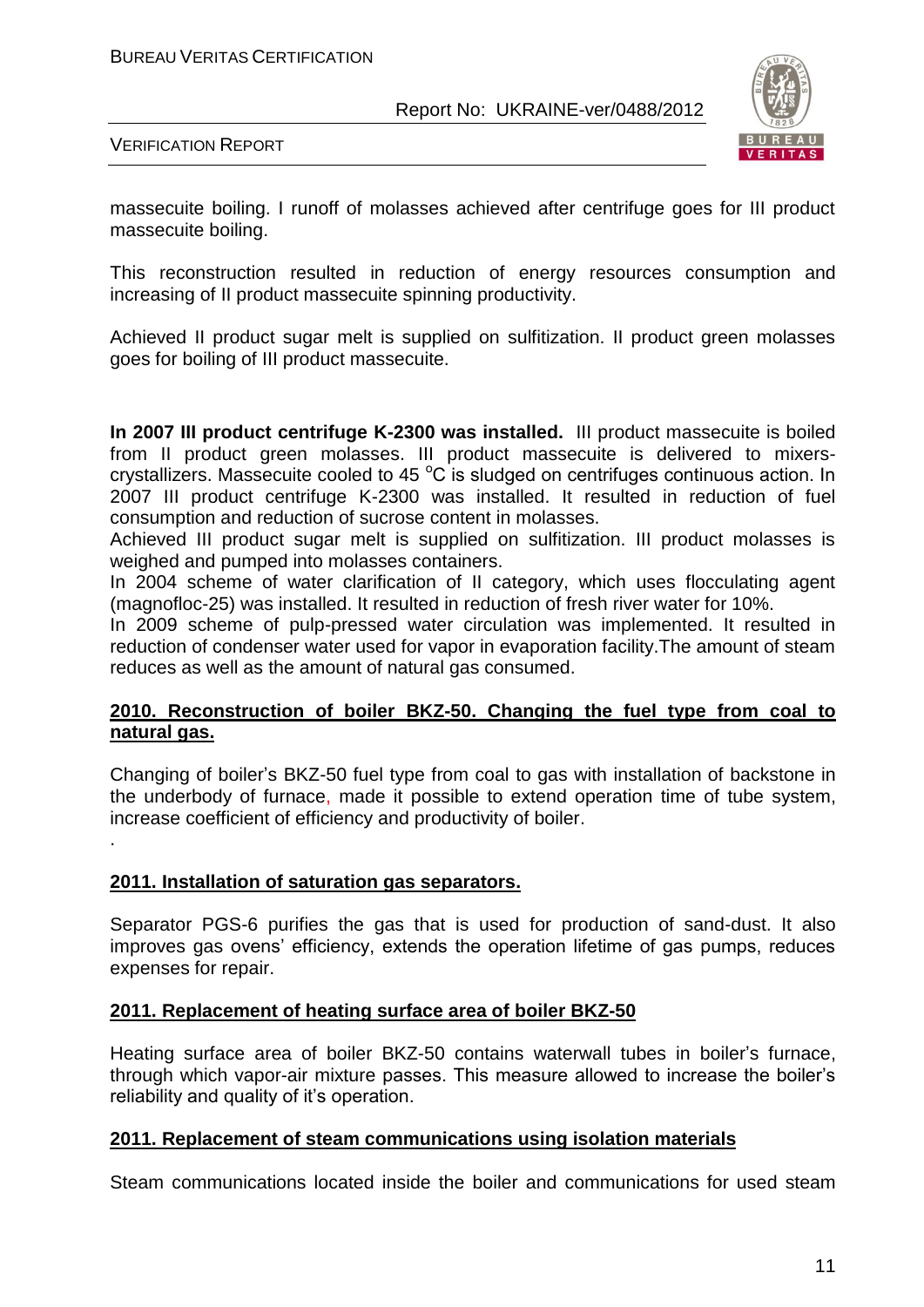

VERIFICATION REPORT

supply were replaced. It resulted in workshop's operational reliability increasing and heat energy saving up to 10%.

#### **2011. Installation of softstarters – 4 units.**

Installation of softstarters (2 units) on beet slicers allowed to reduce start current of electric motors, achieve the stable current on substation transformer and protect electromotors from overload.

Besides, installation of softstarter (1 unit) «Danfos» on chlorate water supply pump, on condenser and pumps for water spilling from waste disposal facilities was carried out.

In accordance with project implementation schedule the following measures were undertaken in 2008 – 2011 on Kremenetskiy sugar plant:

#### **2008. Implementation of filters "Barimex" for syrup filtration.**

Implementation of this measure allowed to reduce the syrup thickness that leads to energy resources saving.

#### **2008. Reconstruction of pulp drying section with recurring heat using from flue gases for pulp drying.**

Implementation of system of reccuring heat using from flue gases allowed to use flue gases that go out from drying drum having temperature of 90 $^{\circ}$ C. It leads to significant natural gas saving.

#### **2008. Implementation of I product centrifuges VМА-1750 2 units.**

Centrifuges VMA-1750 were implemented into the scheme of I product massecuite jointing.

It allowed to improve the quality of sugar and save electricity.

#### **2008 – 2009. Reconstruction and automation of juice purifying section (defecosaturation).**

Implementation of defecosaturation in accordance with Barakaev system includes installation of::

- progressive predefecator,
- cold defecator,
- hot defecator, cavitator,
- **presaturator,**
- I. II saturator.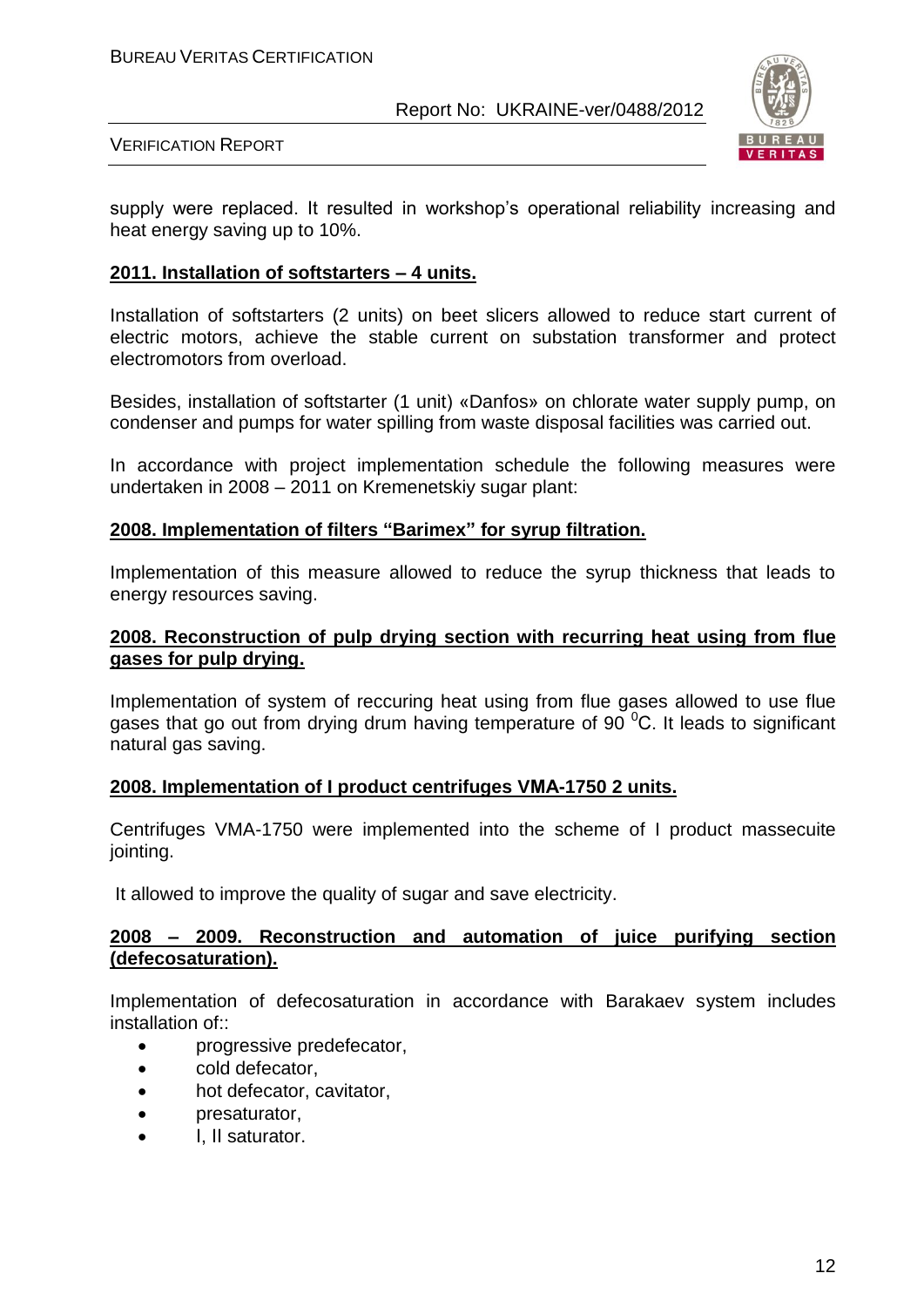

VERIFICATION REPORT

In this system process of juice purification from nonsugars for further delivering of juice toevaporation station takes place. There juice is processed with lime milk and carbon dioxide.

Reconstruction allowed to utilize CO2 and reduce energy resources consumption.

#### **2008. Installation of frequency transformers to electric motors of pumps**

Installation of frequency transformers (MFC310 -160 kW – 3 units , MFC710 - 200 kW 1 unit., MFC710 - 250 kW) on electric motors of pumps allowed to optimize electric power consumption of electric motors in dependence on pump loading. It resulted in electric power saving.

In accordance with project implementation schedule the following measures were undertaken in 2008 – 2011 on Lokhvitskiy sugar plant:

#### **2008. River water and II category water piping replacement (Ø 377mm, Ø 530 mm).**

After river water and II category water piping replacement for the time of all production campains appeared no emergency situations due to pipeline breaking, so there was no related reduction of productivity. Pipelines are operating with increased water pressure, so the time of beet transporting through hydrotransporters have decreased, sugar losses in transporting and washing water decreased for 0,2% of beets mass.

The amount of additionally received sugar is 548 tonnes for the seasons of 2008-2011.

It resulted in additional increase of production output that leads to energy resources saving.

#### **2008. Installation of pulp press «Stord-2500».**

Installation of pulp press «Stord» allowed to increase the level of pulp pressing after presses due to reduction of number of turns of screw pulp presses(in 2008 while operation of 5 presses the content of dry substances was 24,07%), it leads to reduction of removed water in pulp drying drum, so natural gas consumption for pulp drying is lower. The amount of reccured pulp pressing water increases, that leads to water and energy resources saving.

#### **2008. Construction of pulp drying and granuling complex with the productivity of 340 tonnes of dry pulp per day and warehouse of dry and granular pulp with the capacity of 20 thousand tonnes.**

Construction of pulp drying and granuling complex and warehouse of dry and granular pulp solved the problem of reduction of dry pulp part, it resulted in pulp utilization and increasing of demand on dry and granular pulp.

#### **2010. Modernization of feed water supply scheme to diffusion facility with pulp**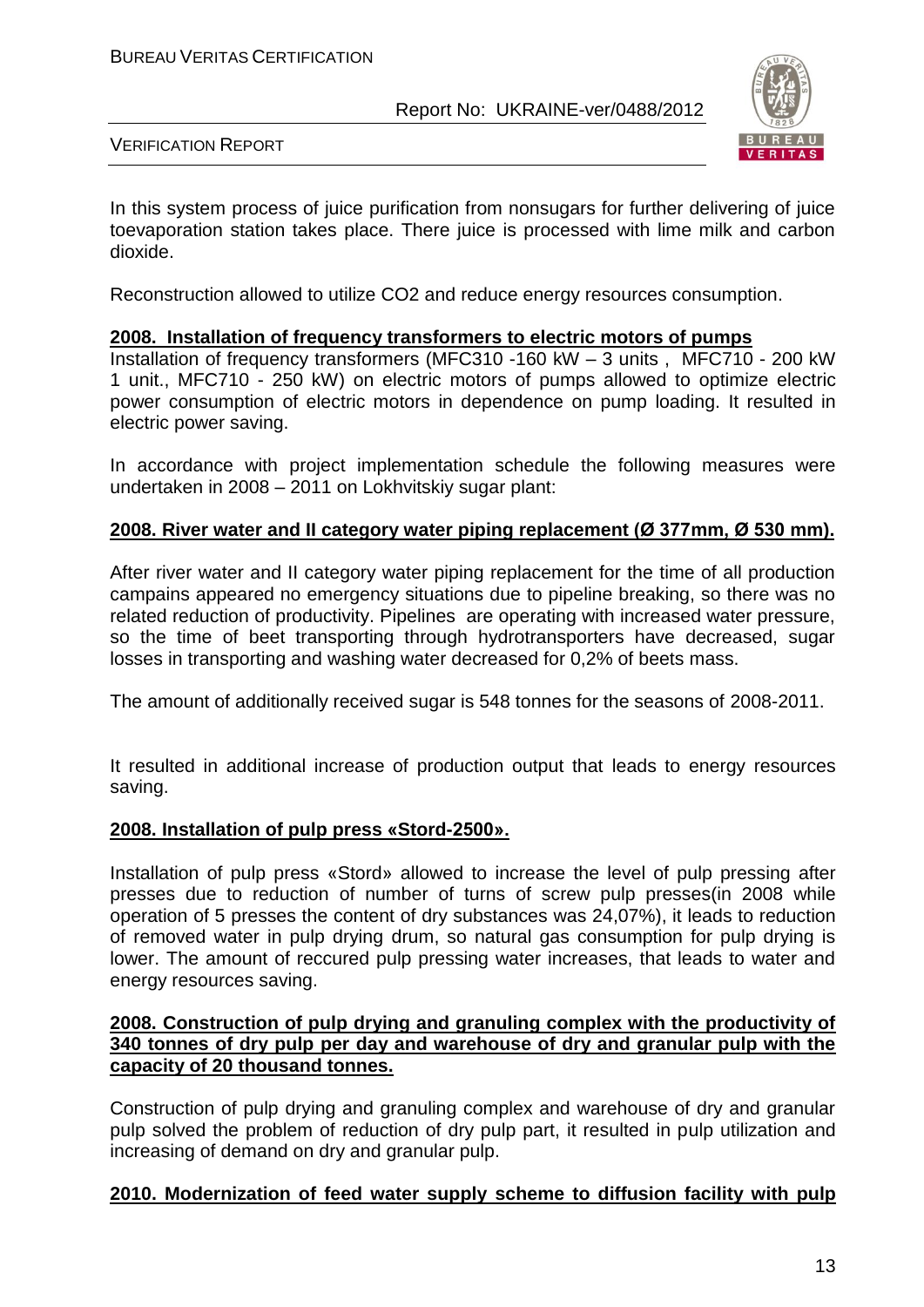

VERIFICATION REPORT

#### **pressing water distribution.**

The main goal of the modernization was reduction of diffusion juice spooling from diffusion facility. It allowed to reduce energy consumption for water evaporation from the juice.

#### **2010. Installation of two pulp eliminators with withdrawal of pulp to pulp presses «Stord».**

Installation of two pulp eliminators with withdrawal of pulp to pulp presses «Stord» allowed to improve the diffusion process due to pulp withdrawal from facility and pressing of it on pulp presses.

Facility includes two apple steamers SYa-10 produced by the plant «Prodmash», Simferopil, having the productivity of 10 t/hour.

In accordance with project implementation schedule the following measures were undertaken in 2008 – 2011 on Zolochivskiy sugar plant:

#### **2008.Implementation of pulp granulators "Grantex".**

Raw pulp with dry substances content of 18% is supplied to the pulp drying drum, where it is dryed until the dry substance content is 84% and then is granulated by press GT-500. Rolls depress pulp into the matrix and granules with diameter of 10 mm and length 10-20 mm are received.

Measures, planned to be implemented in the period 2001 – 2011 were implemented in the full extent and the project is generating greenhouse gases emission reduction units.

Measures planned for 2012 were not implemented due to the lack of financial resources.

Amount of emission reduction provided for the period /01/2012 – 30/11/2012 in the MR differs from the amount of emission reduction for the corresponding period predicted in the registered PDD (version 05, dated 20/03/2012). This difference can be explained by the fact that some parameters, such as Net calorific value of coal, Net calorific value of natural gas for preliminary calculation were used on the basis of statistic data of Ukraine. For the monitoring period actual data of the sugar plants were used.

The identified areas of concern as to the project implementation, project participants responses and Bureau Veritas Certification's conclusions are described in Appendix A to this report (refer to CAR 02).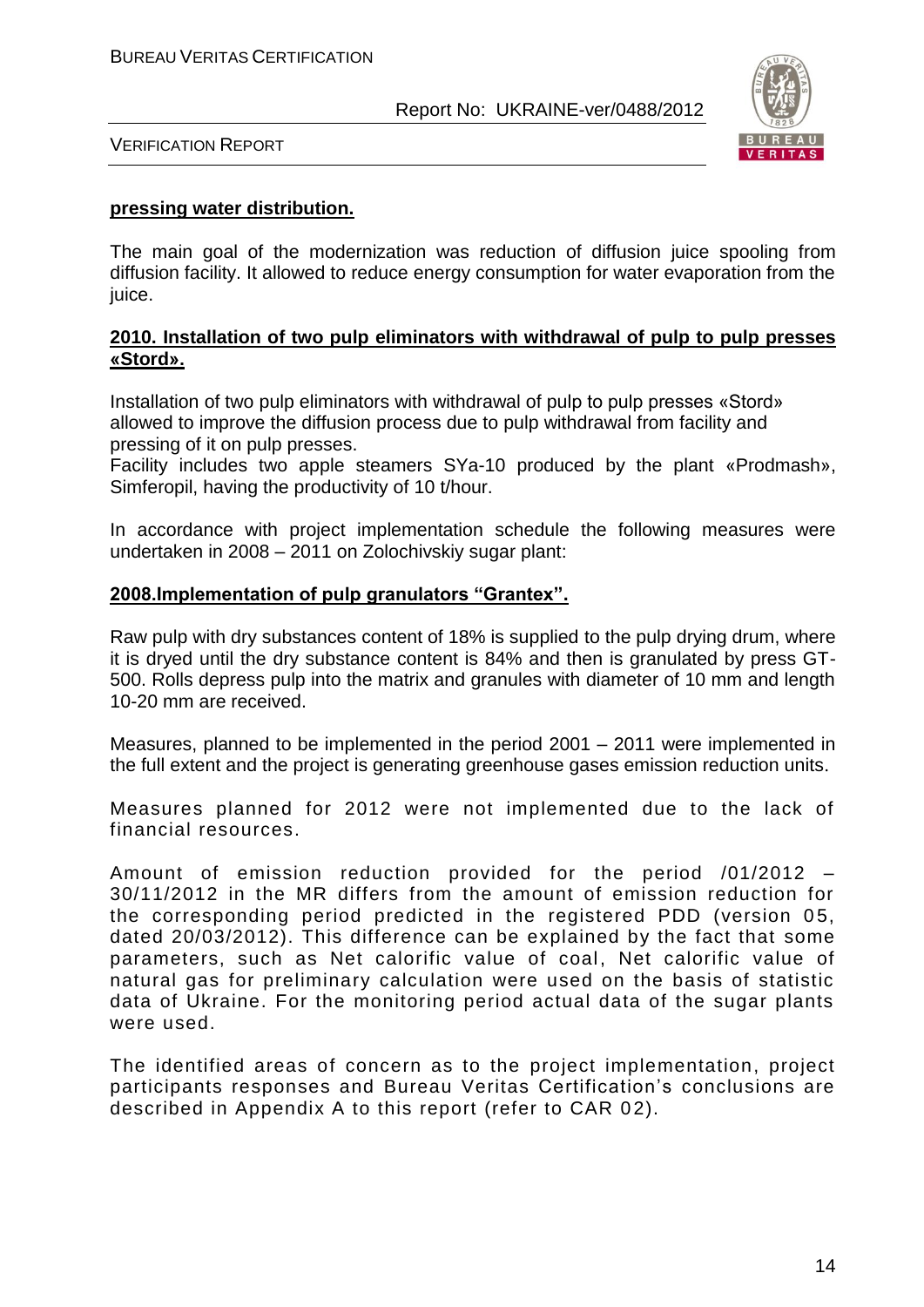

VERIFICATION REPORT

## **3.4 Compliance of the monitoring plan with the monitoring methodology (94-98)**

The monitoring occurred in accordance with the monitoring plan included in the PDD regarding which the determination has been deemed final and is so listed on the UNFCCC JI website.

For calculating the emission reductions, key factors influencing the baseline emissions and the activity level of the project and the emissions as well as risks associated with the project were taken into account, as appropriate.

Data sources used for calculating emission reductions are clearly identified, reliable and transparent.

Emission factors, including default emission factors, are selected by carefully balancing accuracy and reasonableness, and appropriately justified of the choice.

The calculation of emission reductions is based on conservative assumptions and the most plausible scenarios in a transparent manner.

The identified areas of concern as to the compliance of the monitoring plan with the monitoring methodology, project participants responses and Bureau Veritas Certification's conclusions are described in Appendix A to this report (refer to CARs 03-05, CL 01).

## **3.5 Revision of monitoring plan (99-100)**

Not applicable

### **3.6 Data management (101)**

The data and their sources, provided in monitoring report, are clearly identified, reliable and transparent.

The implementation of data collection procedures is in accordance with the monitoring plan, including the quality control and quality assurance procedures. These procedures are mentioned in the section "References" of this report.

The function of the monitoring equipment, including its calibration status, is in order.

The evidence and records used for the monitoring are maintained in a traceable manner.

The data collection and management system for the project is in accordance with the monitoring plan.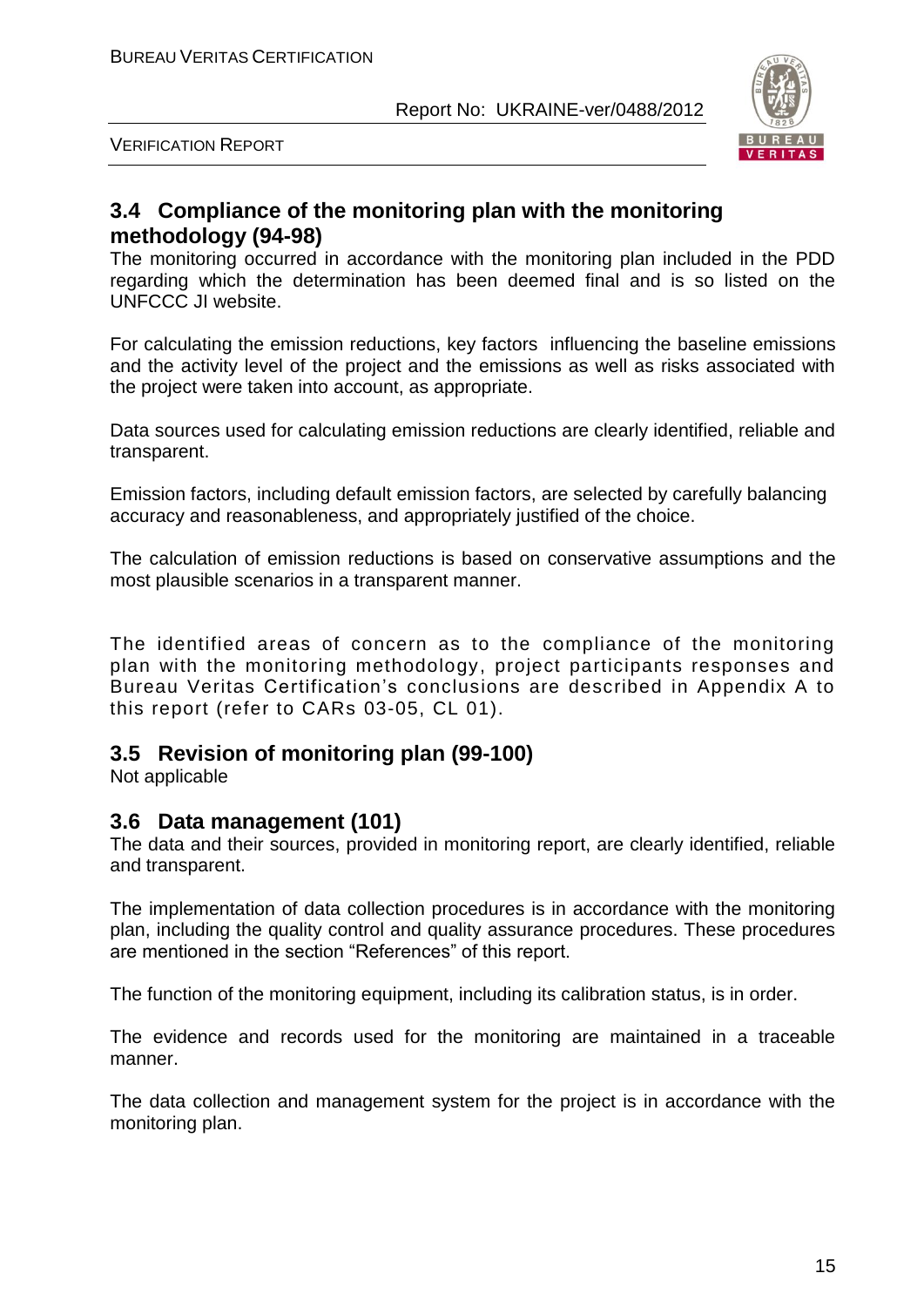

VERIFICATION REPORT

The identified areas of concern as to the data managemet, project participants responses and Bureau Veritas Certification's conclusions are described in Appendix A to this report (refer to CAR 06, CL 02).

## **3.7 Verification regarding programmes of activities (102-110)**

Not applicable.

## **4 VERIFICATION OPINION**

Bureau Veritas Certification has performed second periodic verification of the «Conduction of the complex technical and technological modernization of an enterprise which is aimed at the reduction of energy consumption and the implementation of the utilization system of organic waste from sugar production on PJSC «Rise-Maksymko»» Project in Ukraine, which applies JI specific approach. The verification was performed on the basis of UNFCCC criteria and host country criteria and also on the criteria given to provide for consistent project operations, monitoring and reporting.

The verification consisted of the following three phases: i) desk review of the monitoring report against the project design and the baseline and monitoring plan; ii) follow-up interviews with project stakeholders; iii) resolution of outstanding issues and the issuance of the final verification report and opinion.

The management of «Company «MT-Invest» LTD is responsible for the preparation of the GHG emissions data and the reported GHG emissions reductions of the project on the basis set out within the project Monitoring Plan indicated in the final PDD version 05 dated 20/03/2012. The development and maintenance of records and reporting procedures in accordance with that plan, including the calculation and determination of GHG emission reductions from the project, is the responsibility of the management of the project.

Bureau Veritas Certification verified the Project Monitoring Report version 2.0 for the reporting period as indicated below. Bureau Veritas Certification confirms that the project is implemented as planned and described in approved project design documents. Installed equipment being essential for generating emission reduction runs reliably and is calibrated appropriately. The monitoring system is in place and the project is generating GHG emission reductions.

Amount of emission reduction provided for the period 01/01/2012 – 30/11/2012 in the MR differs from the amount of emission reduction for the corresponding period predicted in the registered PDD (version 05, dated 20/03/2012). This difference can be explained by the fact that some parameters, such as Net calorific value of coal, Net calorific value of natural gas for preliminary calculation were used on the basis of statistic data of Ukraine. For the monitoring period actual data of the sugar plants were used.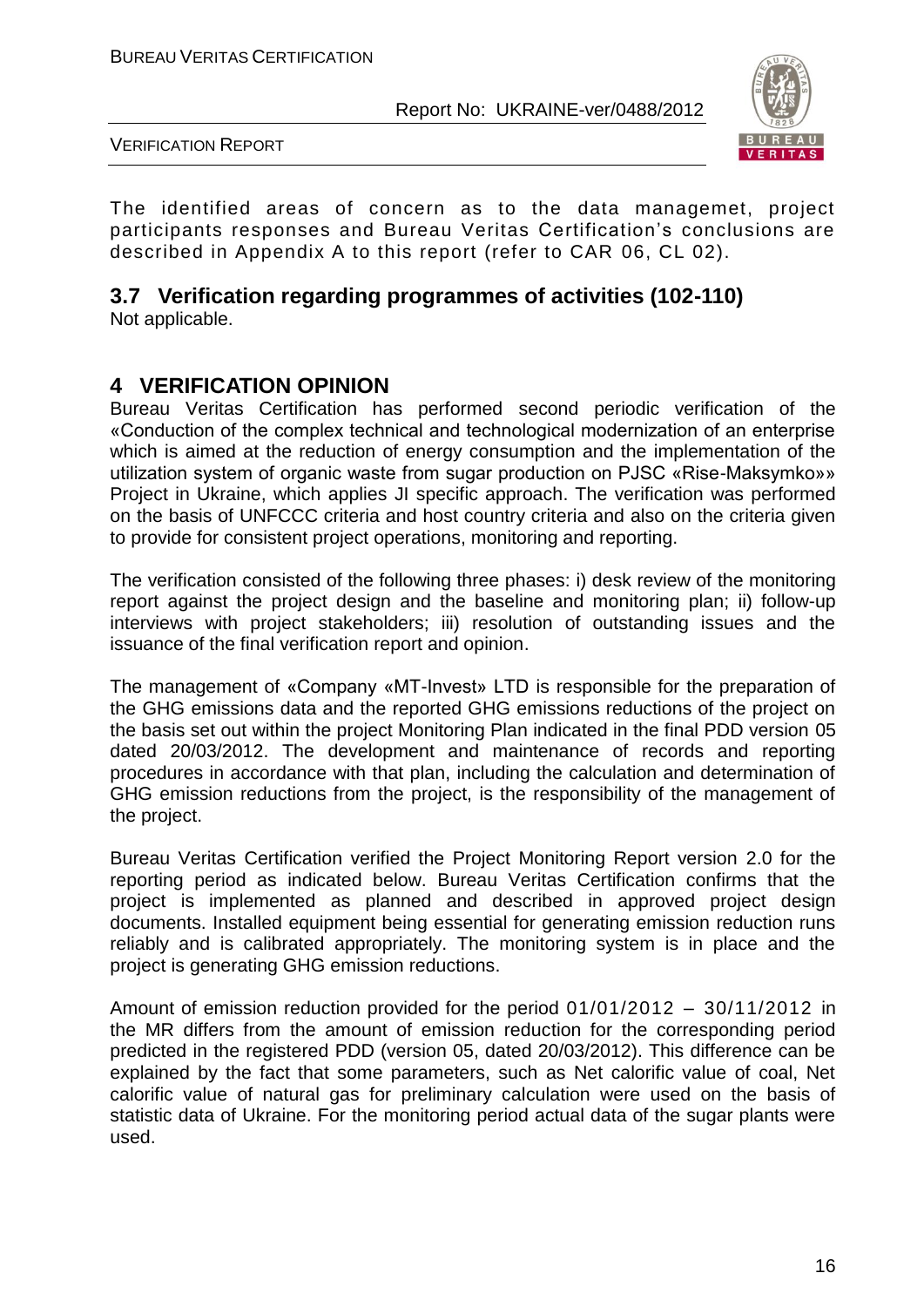

VERIFICATION REPORT

Bureau Veritas Certification can confirm that the GHG emission reduction is accurately calculated and is free of material errors, omissions, or misstatements. Our opinion relates to the project's GHG emissions and resulting GHG emissions reductions reported and related to the approved project baseline and monitoring, and its associated documents. Based on the information we have seen and evaluated, we confirm, with a reasonable level of assurance, the following statement:

Reporting period: From 01.01.2012 to 30.11.2012

| Baseline emissions         |  | $: 1101013$ tonnes of CO2 equivalent |
|----------------------------|--|--------------------------------------|
| Project emissions          |  | 69727 tonnes of CO2 equivalent       |
| <b>Emission Reductions</b> |  | $: 1031286$ tonnes of CO2 equivalent |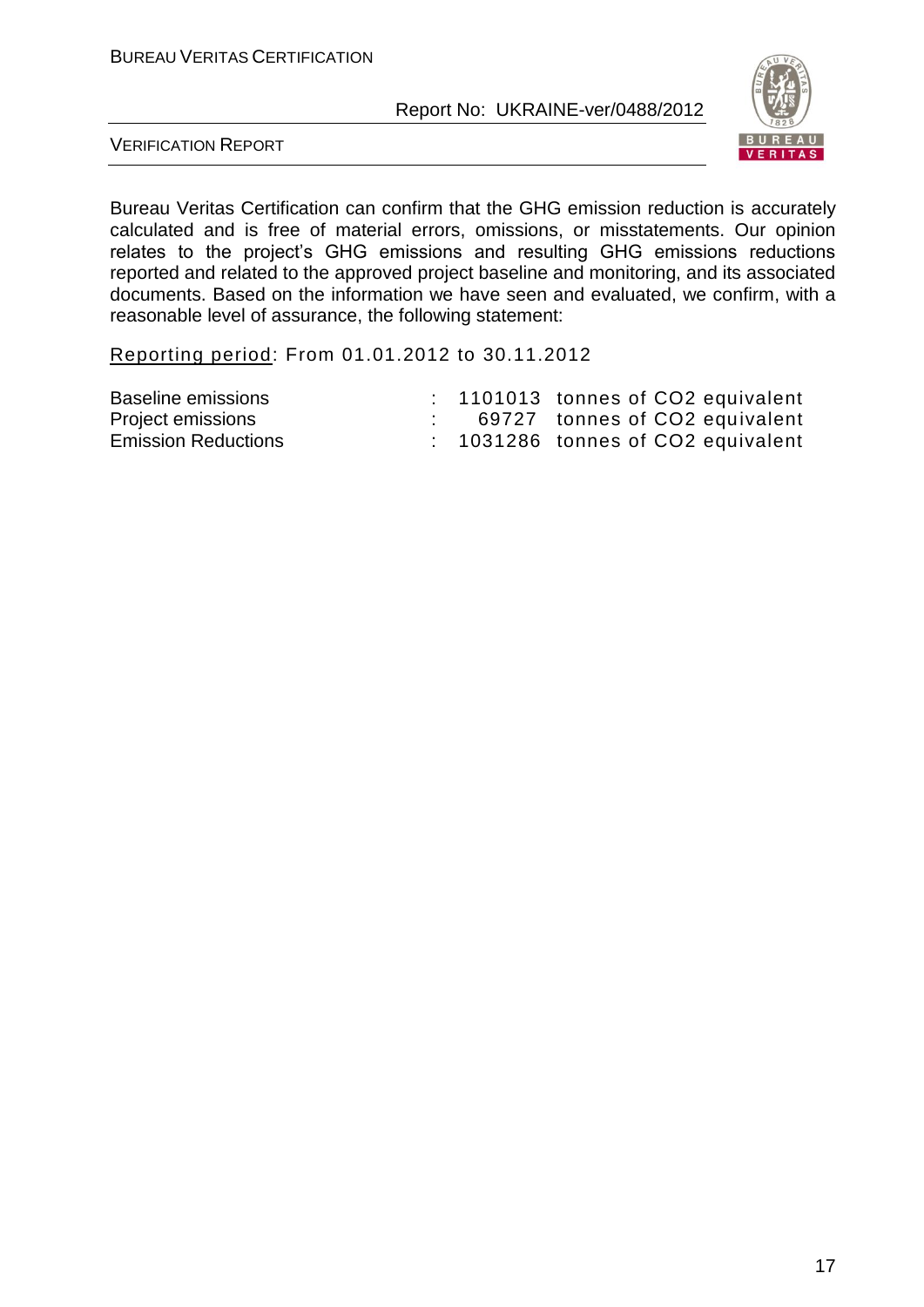

VERIFICATION REPORT

## **5 REFERENCES**

#### **Category 1 Documents:**

Documents provided by «Company «MT-Invest» LTD that relate directly to the GHG components of the project.

- /1/ PDD «Conduction of the complex technical and technological modernization of an enterprise which is aimed at the reduction of energy consumption and the implementation of the utilization system of organic waste from sugar production on PJSC «Rise-Maksymko»» version 05 dated 20/03/2012.
- /2/ Monitoring Report for 01/01/2012-30/11/2012 «Conduction of the complex technical and technological modernization of an enterprise which is aimed at the reduction of energy consumption and the implementation of the utilization system of organic waste from sugar production on PJSC «Rise-Maksymko»», version 1.0 dated 01/12/2012.
- /3/ Monitoring Report for 01/01/2012-30/11/2012 «Conduction of the complex technical and technological modernization of an enterprise which is aimed at the reduction of energy consumption and the implementation of the utilization system of organic waste from sugar production on PJSC «Rise-Maksymko»», version 2.0 dated 04/12/2012.
- /4/ Excel-file «MR2008-2011 Kremenets v.1»
- /5/ Excel-file «MR2008-2011\_Zolochiv\_v.1»
- /6/ Excel-file «MR2008-2011\_Lohvytsi\_v.1»
- /7/ Excel-file «MR2008-2011\_Dubno\_v.1»
- /8/ Excel-file «MR2008-2011\_TotalER\_v.1»
- /9/ Letter of Approval #1500/23/7 for the project «Conduction of the complex technical and technological modernization of an enterprise which is aimed at the reduction of energy consumption and the implementation of the utilization system of organic waste from sugar production on PJSC «Rise-Maksymko»» issued by State Environmental Investment Agency of Ukraine dated 09/06/2012.
- /10/ Letter of Approval № 2011JI36 dated 29/09/2011 for the project «Conduction of the complex technical and technological modernization of an enterprise which is aimed at the reduction of energy consumption and the implementation of the utilization system of organic waste from sugar production on PJSC «Rise-Maksymko»» issued by NL Agency, Ministry of Economic Affairs, Agriculture and Innovation of Netherlands.

#### **Category 2 Documents:**

Background documents related to the design and/or methodologies employed in the design or other reference documents.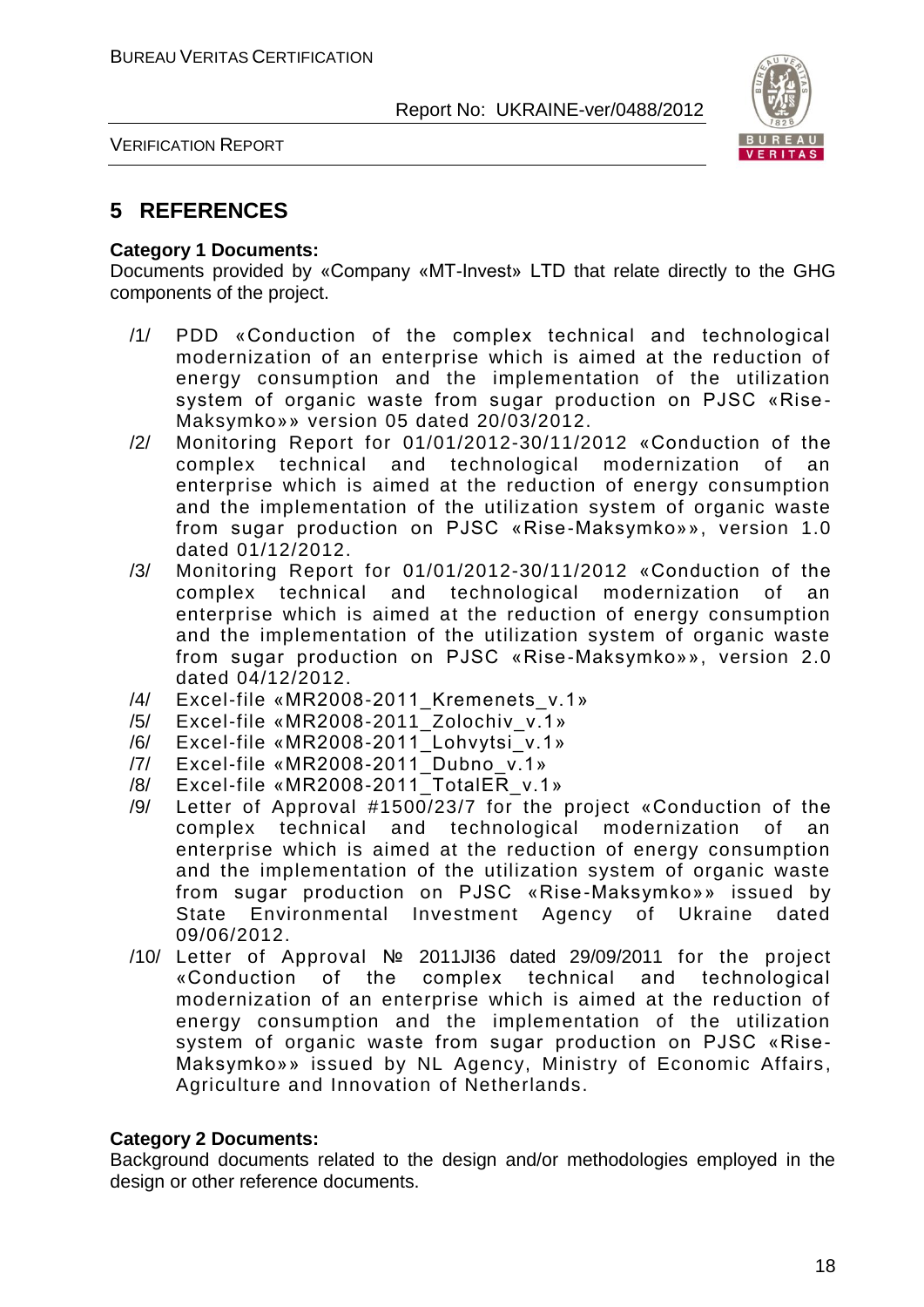

VERIFICATION REPORT

- /1/ Passport АРКС.404.611.001 ПС. Bunker scales "Норма-Т" №2519
- /2/ Verification certificate for working measurement device №39- 1/0372.
- /3/ Measuring multiparameter counter-transformer ПМ-3В reg.№52 dated 04.08.2010
- /4/ State metrological attestation certificate №3/024 dated 24.10.2008. Natural gas consumption accounting assembly.
- /5/ Verification certificate for working measurement device №6А/158 for resistance thermal transformer ТСМ-1088 №028-25 dated 19.08.2011
- /6/ Passport №103 for weght ЕрМак ВБ-800 №914 dated 09.06.2011
- /7/ Order №76 dated 01.09.2000 on establishing of working group on the reduction of specific energy resources losses .
- /8/ Order №2 dated 02.09.2011 on establishing of working group on the reduction of specific energy resources losses .
- /9/ Passport №0003975 for turbine natural gas meter ЛГ-К-ЕХ reg.№10301
- /10/ Bunker electronic tensometric scales ЕрМак ВБ-800. Operational manual.
- /11/ Semi-automatic weigher "Норма-С". Operational manual.
- /12/ Note on conformity of devices with the registration numbers on Dubenskiy sugar plant
- /13/ Note on conformity of devices with the registration numbers on Kremenetskiy sugar plant
- /14/ Note on wastes processing before 2000 on Dubenskiy sugar plant dated 03.10.2011
- /15/ Note on conformity of devices with the registration numbers on Zolochivskiy sugar plant
- /16/ Contract №890/13931770 dated 13.07.2007
- /17/ Contract №132 dated 05.07.2007
- /18/ Note on conformity of devices with the registration numbers on Lokhvitskiy sugar plant
- /19/ Verification certificate for working measurement device №167 for weigher reg.№1 dated 07.09.2011
- /20/ Statement №8/11 on putting into operation of automobile tensometric scales "Булат-А-80-Н" dated 04.11.2010.
- /21/ Passport №104 for scales ЕрМак ВБ-800 №1232 dated 09.06.2011
- /22/ Passport №101 for scales ЕрМак ВБ-800 №915 dated 09.06.2011
- /23/ Passport АРКС.404.612.001 ПС. Semi-automatic weigher "Норма-С" №1688
- /24/ Verification certificate for working measurement device №165 for weigher reg.№1507 dated 07.09.2011
- /25/ Verification certificate for working measurement device №164 for weigher reg.№7 dated 07.09.2011
- /26/ Verification certificate for working measurement device №168 for weigher reg.№425 dated 07.09.2011
- /27/ Verification certificate for working measurement device №166 for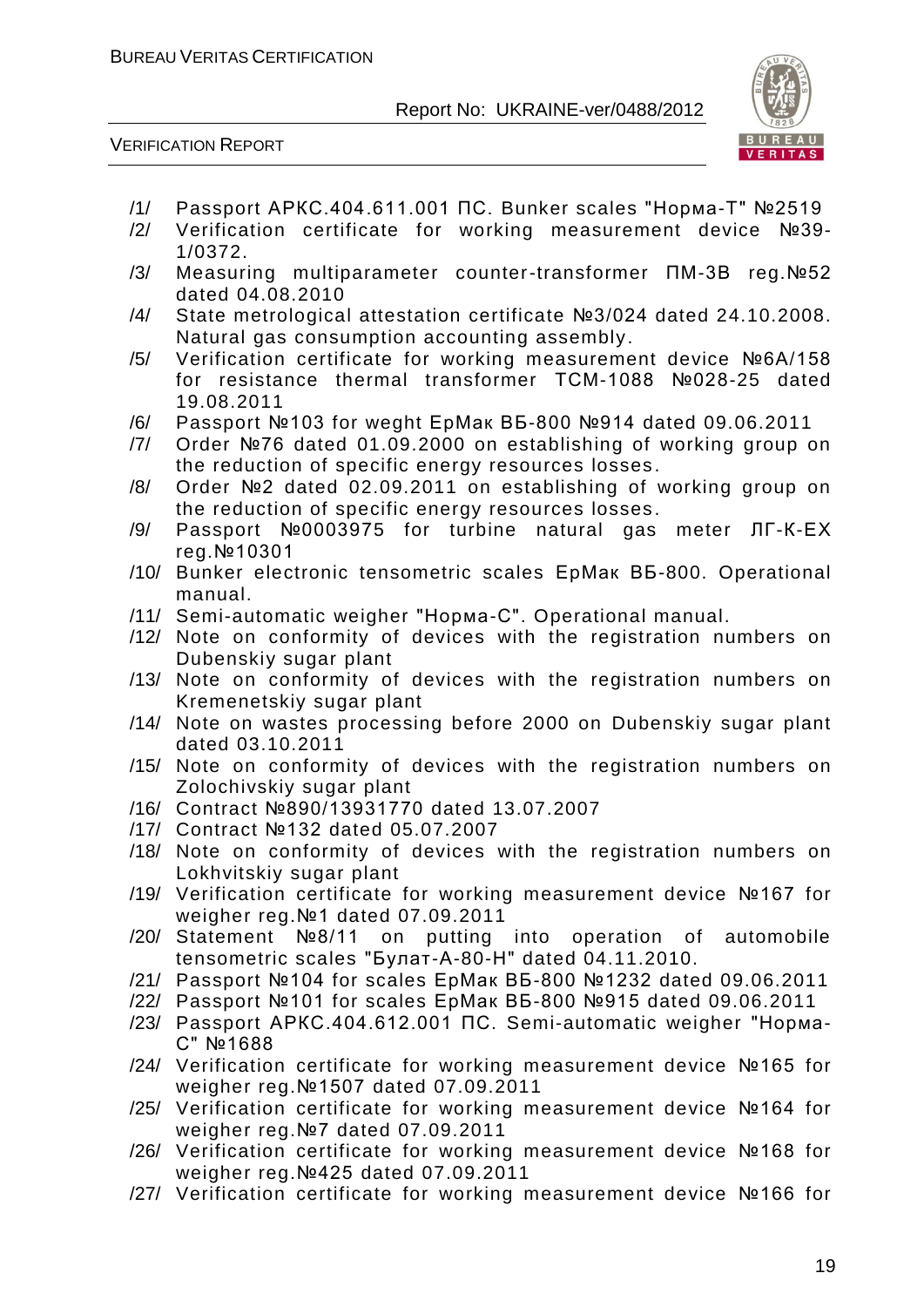

VERIFICATION REPORT

weigher reg.№4 dated 07.09.2011

- /28/ Verification certificate for working measurement device №170 for weigher reg.№2 dated 07.09.2011
- /29/ Verification certificate for working measurement device №169 for weigher reg.№423 dated 07.09.2011
- /30/ Verification certificate for working measurement device №163 for weigher reg.№11688/01 dated 07.09.2011
- /31/ Conclusion of state ecological expertise №16/22.06.2011-137 dated 25.07.2011
- /32/ Conclusion of state ecological expertise №10 dated 22.01.2009
- /33/ Order №11/1 on environmental protection dated 25.02.2011
- /34/ Permission №5610300000-3 for pollutants emission from stationary sources into the atmospheric air dated 16.10.2006
- /35/ Permission №564030/22 dated 13.09.2010 for waste disposal in 2011
- /36/ Agreement for threadbare tires handing over №А0505 dated 05.05.2011
- /37/ Agreement №140 for services provision dated 14.04.2011
- /38/ Agreement on handing over of scrap and wastes of ferrous and non-ferrous metals №87 dated 18.04.2011
- /39/ Passport of place for wastes removal №49. Registration date 18.04.2003
- /40/ Passport of place for wastes removal №50. Registration date 18.04.2003
- /41/ Register card of the wastes generation object №32. Registration date 18.04.2003
- /42/ Permission №4621888501-1 for pollutants emission from stationary sources into the atmospheric air dated 24.04.2008
- /43/ Permission for special water usage №Укр-90-10 dated 06.05.2010
- /44/ Order on renewal of working group operation directed on reduction of specific energy resources consumption №65 dated 01.09.2011
- /45/ Terminal report on production of industrial products (Form №1-P monthly) for January 2012.
- /46/ Terminal report on production of industrial products (Form №1-P monthly) for February 2012.
- /47/ Terminal report on production of industrial products (Form №1-P monthly) for March 2012.
- /48/ Terminal report on production of industrial products (Form №1-P monthly) for April 2012.
- /49/ Terminal report on production of industrial products (Form №1-P monthly) for May 2012.
- /50/ Terminal report on production of industrial products (Form №1-P monthly) for June 2012.
- /51/ Terminal report on production of industrial products (Form №1-P monthly) for July 2012.
- /52/ Terminal report on production of industrial products (Form №1-P monthly) for August 2012.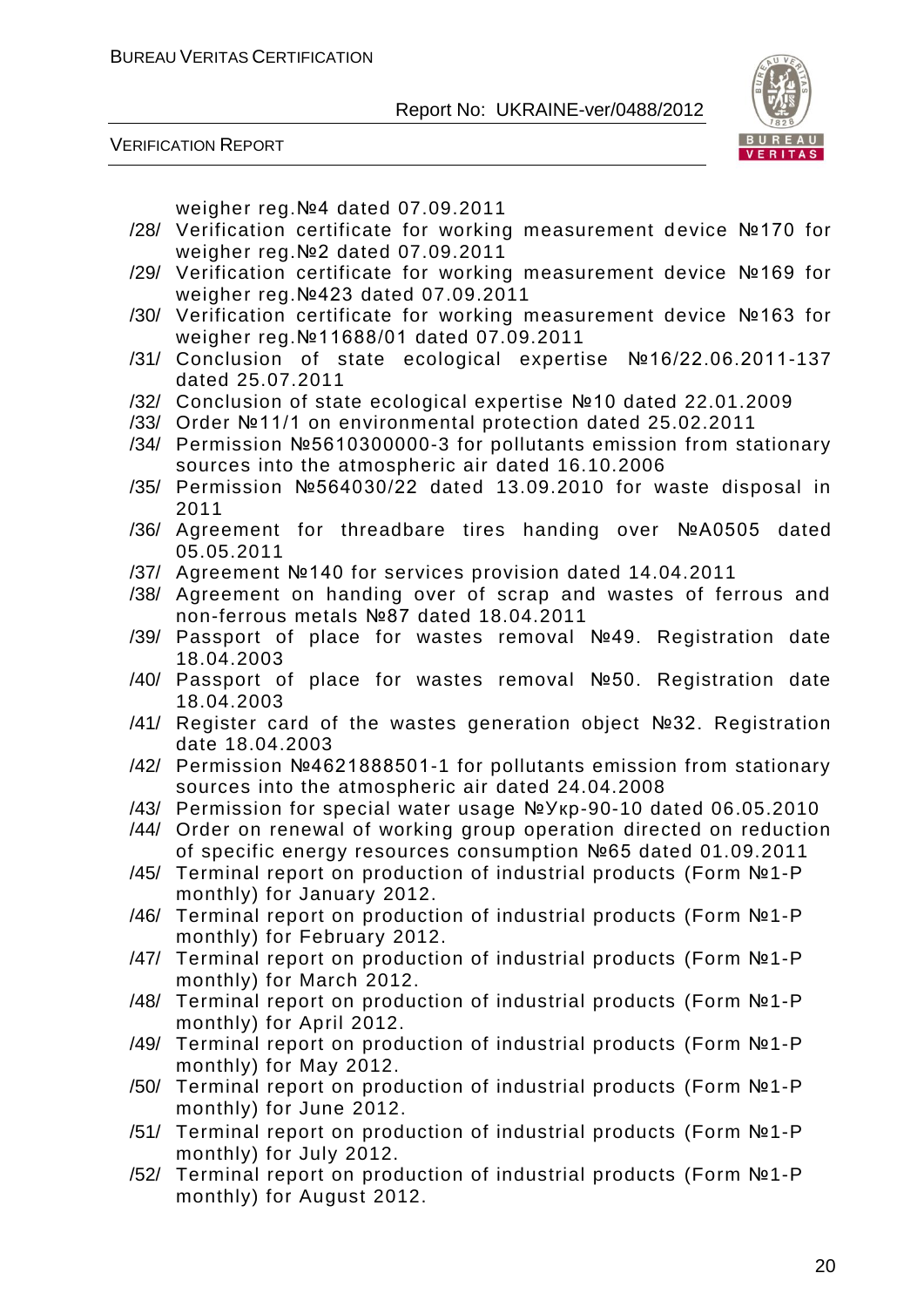VERIFICATION REPORT



- /53/ Terminal report on production of industrial products (Form №1-P monthly) for September 2012.
- /54/ Terminal report on production of industrial products (Form №1-P monthly) for October 2012.
- /55/ Terminal report on production of industrial products (Form №1-P monthly) for November 2012.

#### **Persons interviewed:**

List persons interviewed during the verification or persons that contributed with other information that are not included in the documents listed above.

- /1/ Vasily Ker'yachenko Chief Engineer, Dubenskiy sugar factory
- /2/ Igor Zolotar Chief Energy Engineer, Dubenskiy sugar factory
- /3/ Kuzmuk Andrei Heat Engineer, Dubenskiy sugar factory
- /4/ Redko Victor Chief Engineer, Kremenetskiy sugar factory
- /5/ Nikolai Volchalyuk Chief Energy Engineer, Kremenetskiy sugar factory
- /6/ Anatoly Polishchuk Heat Engineer, Kremenetskiy sugar factory
- /7/ Nikolai Zarechny Chief Engineer, Zolochivskiy sugar factory
- /8/ Roman Nedelskyy Chief Energy Engineer, Zolochivskiy sugar factory
- /9/ Vyshinsky Igor Heat Engineer, Zolochivskiy sugar factory
- /10/ Olexandr Lukyanov Chief Energy Engineer, Lokhvytskiy sugar factory
- /11/ Leonid Harkavin Technical Director, Lokhvytskiy sugar factory
- /12/ Anatoly Yevtushenko Head of CHP, Lokhvytskiy sugar factory
- /13/ Evgen Zuravliov Director on Ecology projects «Company «MT-Invest» LTD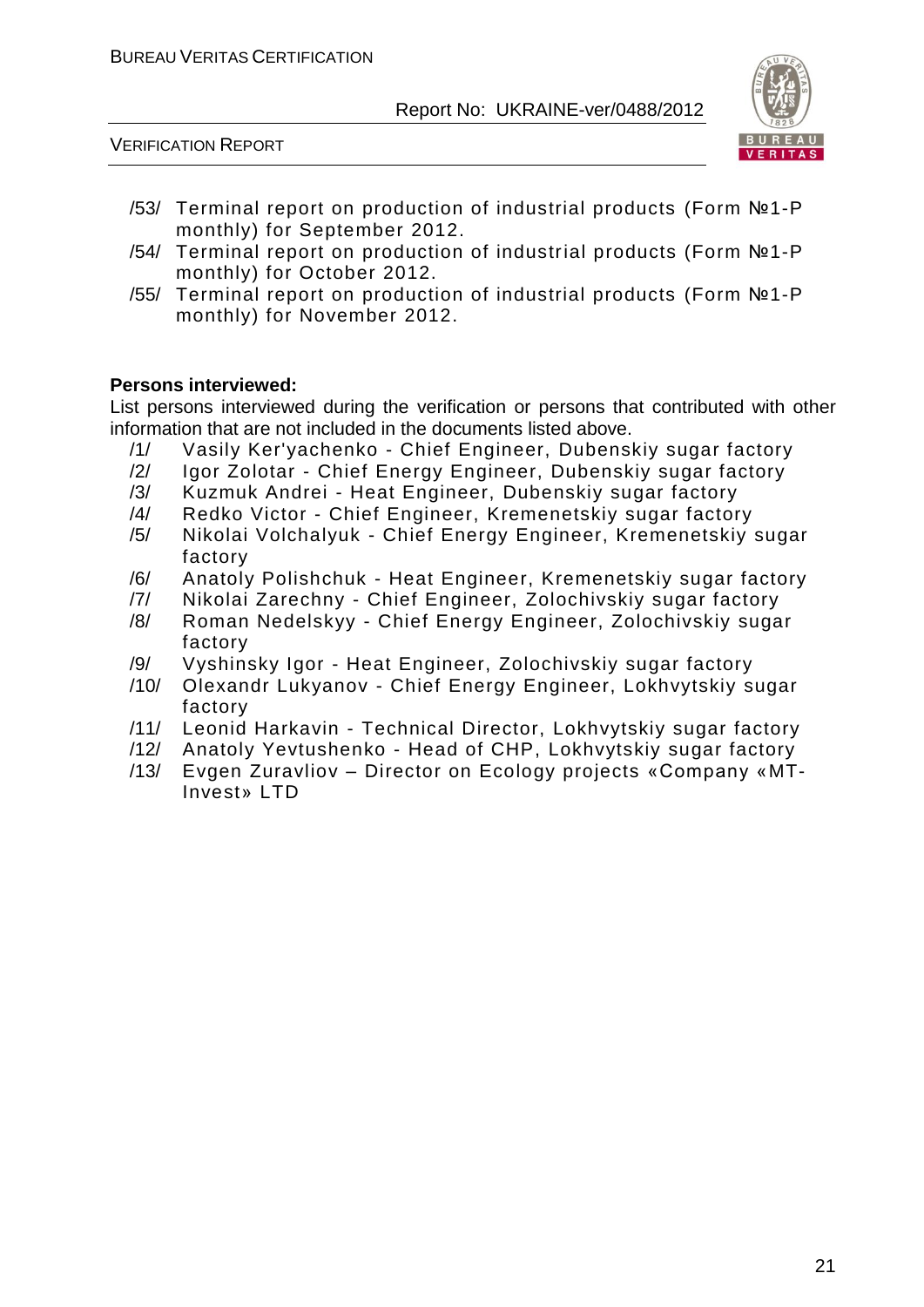

VERIFICATION REPORT

## APPENDIX A: VERIFICATION PROTOCOL

#### **Check list for verification, according to the JOINT IMPLEMENTATION DETERMINATION AND VERIFICATION MANUAL (Version 01)**

| <b>DVM</b><br>Paragraph | <b>Check Item</b>                                                                                                                                                                                                                                                                             | <b>Initial finding</b>                                                                                                                                                                                                                            | <b>Draft</b><br><b>Conclusion</b> | <b>Final</b><br><b>Conclusion</b> |
|-------------------------|-----------------------------------------------------------------------------------------------------------------------------------------------------------------------------------------------------------------------------------------------------------------------------------------------|---------------------------------------------------------------------------------------------------------------------------------------------------------------------------------------------------------------------------------------------------|-----------------------------------|-----------------------------------|
|                         | <b>Project approvals by Parties involved</b>                                                                                                                                                                                                                                                  |                                                                                                                                                                                                                                                   |                                   |                                   |
| 90                      | Has the DFPs of at least one Party<br>involved, other than the host Party,<br>issued a written project approval<br>submitting<br>when<br>the<br>first<br>verification report to the secretariat<br>for publication in accordance with<br>paragraph 38 of the JI guidelines,<br>at the latest? | <b>Corrective Action Request (CAR) 01:</b><br>Please, include the information concerning the Letters<br>of Approval from the parties involved into the<br>Monitoring Report.                                                                      | <b>CAR 01</b>                     | <b>OK</b>                         |
| 91                      | Are all the written project approvals<br>by Parties involved unconditional?                                                                                                                                                                                                                   | Yes, all the written project approvals by Parties<br>involved are unconditional                                                                                                                                                                   | <b>OK</b>                         | OK.                               |
|                         | <b>Project implementation</b>                                                                                                                                                                                                                                                                 |                                                                                                                                                                                                                                                   |                                   |                                   |
| 92                      | Has the project been implemented<br>accordance with the PDD<br>in.<br>regarding which the determination<br>has been deemed final and is so<br>listed on the UNFCCC JI website?                                                                                                                | <b>Corrective Action Request (CAR) 02:</b><br>In the section A.2 of the Monitoring<br>Report, registration number of the JI<br>project is not indicated. Please, indicate JI<br>reference registration number in the<br><b>Monitoring Report.</b> | <b>CAR 02</b>                     | <b>OK</b>                         |
| 93                      | What is the status of operation of<br>the project during the monitoring<br>period?                                                                                                                                                                                                            | Project equipment has been installed<br>with minor deviations from the schedule<br>and is fully operational.                                                                                                                                      | <b>OK</b>                         | <b>OK</b>                         |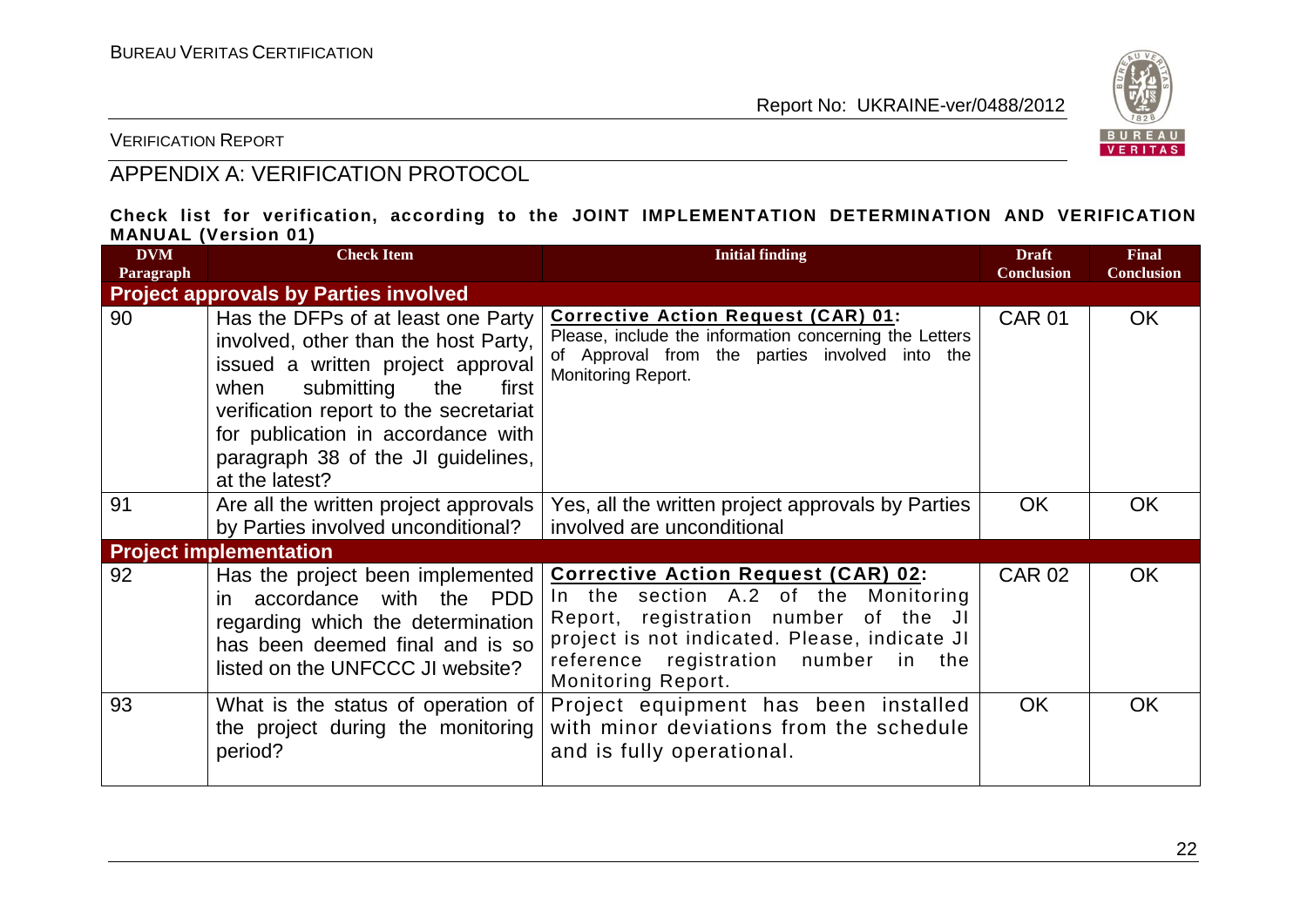

| <b>VERIFICATION REPORT</b> |                                                                                                                                                                                                                                                                                                                                                                                     |                                                                                                                                                                                                                                                                                | BUREAU<br><b>VERITAS</b>          |                                   |
|----------------------------|-------------------------------------------------------------------------------------------------------------------------------------------------------------------------------------------------------------------------------------------------------------------------------------------------------------------------------------------------------------------------------------|--------------------------------------------------------------------------------------------------------------------------------------------------------------------------------------------------------------------------------------------------------------------------------|-----------------------------------|-----------------------------------|
| <b>DVM</b><br>Paragraph    | <b>Check Item</b>                                                                                                                                                                                                                                                                                                                                                                   | <b>Initial finding</b>                                                                                                                                                                                                                                                         | <b>Draft</b><br><b>Conclusion</b> | <b>Final</b><br><b>Conclusion</b> |
|                            | <b>Compliance with monitoring plan</b>                                                                                                                                                                                                                                                                                                                                              |                                                                                                                                                                                                                                                                                |                                   |                                   |
| 94                         | the<br>monitoring<br><b>Did</b><br>in<br>occur<br>accordance with the monitoring<br>plan included in the PDD regarding<br>which the determination has been<br>deemed final and is so listed on the<br><b>UNFCCC JI website?</b>                                                                                                                                                     | the<br>monitoring<br>Yes,<br>occurs<br>in.<br>accordance with the monitoring plan<br>included in the PDD.                                                                                                                                                                      | <b>OK</b>                         | OK                                |
| 95(a)                      | emission<br>calculating<br>For<br>the<br>reductions or enhancements of net<br>removals, were key factors, e.g.<br>those listed in 23 (b) (i)-(vii) above,<br>influencing the baseline emissions<br>or net removals and the activity<br>level of the project and the<br>emissions or removals as well as<br>risks associated with the project<br>taken into account, as appropriate? | Yes, all relevant key factors were taken<br>into account, as appropriate.                                                                                                                                                                                                      | <b>OK</b>                         | <b>OK</b>                         |
| 95(b)                      | data<br>for<br>Are<br>sources<br>used<br>calculating emission reductions or<br>enhancements of net removals<br>clearly identified, reliable<br>and<br>transparent?                                                                                                                                                                                                                  | <b>Clarification Request (CL) 01.</b><br>Please specify the enumeration formulas of<br>pictures in the Monitoring Report.<br><b>Corrective Action Request (CAR) 03:</b><br>Please provide references on relevant<br>excel spreadsheets with calculations in<br>section C of MR | <b>CL 01</b><br><b>CAR 03</b>     | <b>OK</b><br><b>OK</b>            |
| 95(c)                      | emission<br>including  <br>Are<br>factors,                                                                                                                                                                                                                                                                                                                                          | <b>Corrective Action Request (CAR) 04.</b>                                                                                                                                                                                                                                     | CAR 04                            | <b>OK</b>                         |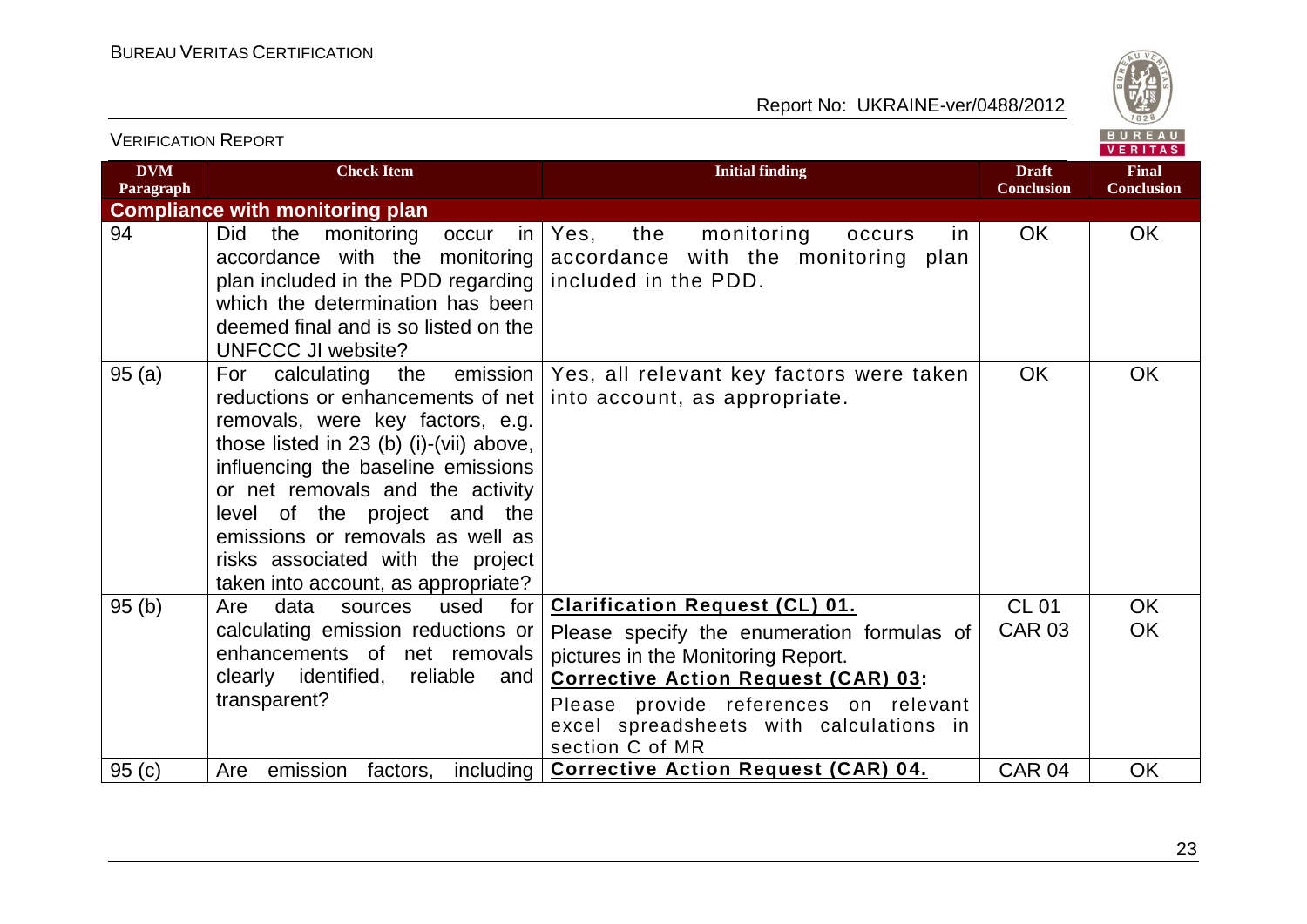



|                         |                                                                                                                                                                                                                                                                                                                                     |                                                                                                                                                                                                                                                                                                                                                       |                                   | VERIIAS                           |
|-------------------------|-------------------------------------------------------------------------------------------------------------------------------------------------------------------------------------------------------------------------------------------------------------------------------------------------------------------------------------|-------------------------------------------------------------------------------------------------------------------------------------------------------------------------------------------------------------------------------------------------------------------------------------------------------------------------------------------------------|-----------------------------------|-----------------------------------|
| <b>DVM</b><br>Paragraph | <b>Check Item</b>                                                                                                                                                                                                                                                                                                                   | <b>Initial finding</b>                                                                                                                                                                                                                                                                                                                                | <b>Draft</b><br><b>Conclusion</b> | <b>Final</b><br><b>Conclusion</b> |
|                         | default emission factors, if used for<br>calculating the emission reductions<br>or enhancements of net removals,<br>selected by carefully balancing<br>accuracy and reasonableness, and<br>appropriately justified<br>0f<br>the<br>choice?                                                                                          | In Excel calculation spreadsheets<br>lists)<br>BEELEC) mistakenly indicated out-of-date<br>emission factor. Please, make the proper<br>corrections in the calculation spreadsheets<br>and in the MR.<br><b>Corrective Action Request (CAR) 05.</b><br>Please provide the units for the following<br>parameters $NCV_{Coal, y, i}$ , $EF_{CO2,Coal}$ . | <b>CAR 05</b>                     | OK                                |
| 95(d)                   | Is the calculation of emission<br>reductions or enhancements of net<br>removals based on conservative<br>assumptions<br>the<br>and<br>most<br>plausible scenarios in a transparent<br>manner?                                                                                                                                       | emission<br>the<br>of<br>Yes,<br>calculation<br>reductions<br>based<br>conservative<br>on<br>assumptions and the most plausible<br>scenarios in a transparent manner.                                                                                                                                                                                 | <b>OK</b>                         | OK                                |
|                         | Applicable to JI SSC projects only                                                                                                                                                                                                                                                                                                  |                                                                                                                                                                                                                                                                                                                                                       |                                   |                                   |
| 96                      | Is the relevant threshold to be<br>classified as JI SSC project not<br>exceeded during the monitoring<br>period on an annual average<br>basis?<br>If the threshold is exceeded, is the<br>maximum emission reduction level<br>estimated in the PDD for the JI<br>SSC project or the bundle for the<br>monitoring period determined? | N/A                                                                                                                                                                                                                                                                                                                                                   | <b>OK</b>                         | OK                                |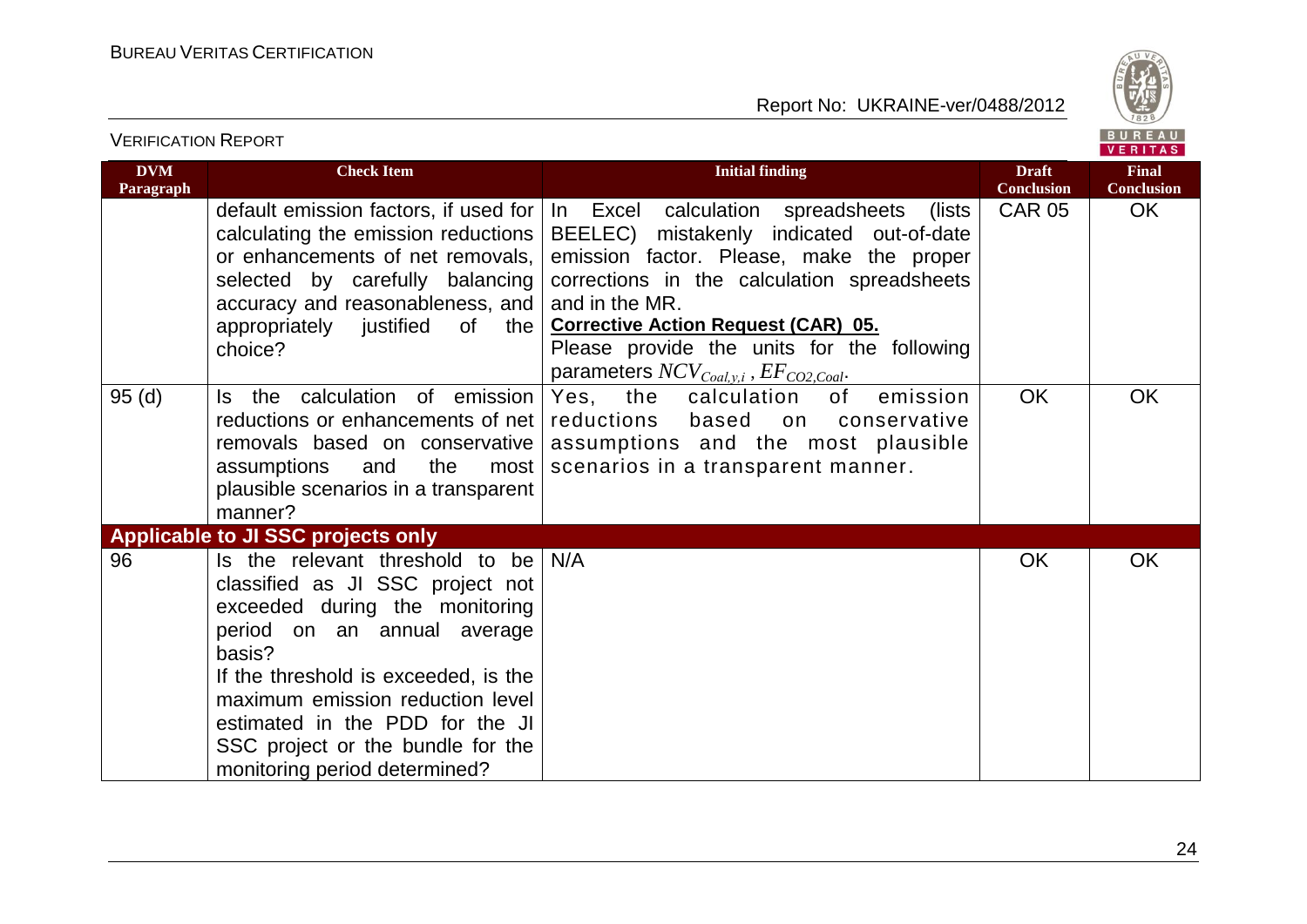

| <b>VERIFICATION REPORT</b> |                                                                                                                                                                                                                                                                                                                                                                      |                        |                                   | BUREAU<br><b>VERITAS</b>          |
|----------------------------|----------------------------------------------------------------------------------------------------------------------------------------------------------------------------------------------------------------------------------------------------------------------------------------------------------------------------------------------------------------------|------------------------|-----------------------------------|-----------------------------------|
| <b>DVM</b><br>Paragraph    | <b>Check Item</b>                                                                                                                                                                                                                                                                                                                                                    | <b>Initial finding</b> | <b>Draft</b><br><b>Conclusion</b> | <b>Final</b><br><b>Conclusion</b> |
|                            | Applicable to bundled JI SSC projects only                                                                                                                                                                                                                                                                                                                           |                        |                                   |                                   |
| 97(a)                      | Has the composition of the bundle $N/A$<br>not changed from that is stated in<br>F-JI-SSCBUNDLE?                                                                                                                                                                                                                                                                     |                        | <b>OK</b>                         | <b>OK</b>                         |
| 97(b)                      | If the determination was conducted  <br>basis of an overall<br>the<br>on<br>monitoring plan, have the project<br>participants submitted a common<br>monitoring report?                                                                                                                                                                                               | N/A                    | OK                                | OK                                |
| 98                         | If the monitoring is based on $a \mid N/A$<br>monitoring plan that provides for<br>overlapping monitoring periods, are<br>monitoring<br>periods<br>the<br>per<br>component of the project clearly<br>specified in the monitoring report?<br>Do the monitoring periods not<br>overlap with those for which<br>verifications were already deemed<br>final in the past? |                        | OK                                | <b>OK</b>                         |
|                            | <b>Revision of monitoring plan</b>                                                                                                                                                                                                                                                                                                                                   |                        |                                   |                                   |
|                            | Applicable only if monitoring plan is revised by project participant                                                                                                                                                                                                                                                                                                 |                        |                                   |                                   |
| 99(a)                      | Did the project participants provide   N/A<br>an appropriate justification for the<br>proposed revision?                                                                                                                                                                                                                                                             |                        | <b>OK</b>                         | <b>OK</b>                         |
| 99(b)                      | revision $\vert$ N/A<br><b>Does</b><br>the<br>proposed                                                                                                                                                                                                                                                                                                               |                        | OK                                | OK                                |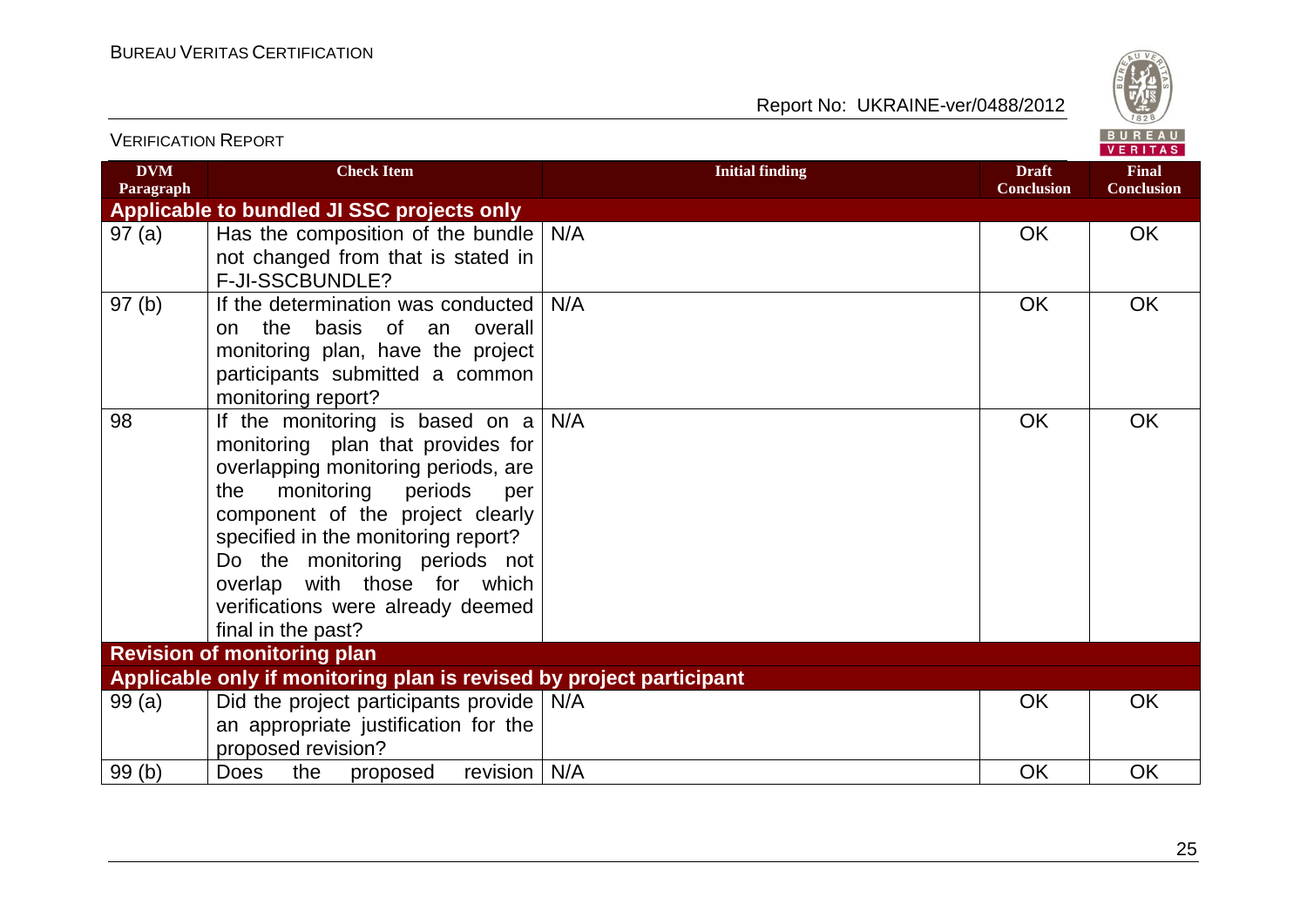

| <b>VERIFICATION REPORT</b> |                                                                                                                                                                                                                                                             |                                                                                                                                                                                                                                                                                                                                               |                                   | B U R E A U  <br><b>VERITAS</b>   |
|----------------------------|-------------------------------------------------------------------------------------------------------------------------------------------------------------------------------------------------------------------------------------------------------------|-----------------------------------------------------------------------------------------------------------------------------------------------------------------------------------------------------------------------------------------------------------------------------------------------------------------------------------------------|-----------------------------------|-----------------------------------|
| <b>DVM</b><br>Paragraph    | <b>Check Item</b>                                                                                                                                                                                                                                           | <b>Initial finding</b>                                                                                                                                                                                                                                                                                                                        | <b>Draft</b><br><b>Conclusion</b> | <b>Final</b><br><b>Conclusion</b> |
|                            | the accuracy<br>and/or<br>improve<br>applicability of information collected<br>compared to the original monitoring<br>plan without changing conformity<br>the<br>relevant rules<br>with<br>and<br>regulations for the establishment of<br>monitoring plans? |                                                                                                                                                                                                                                                                                                                                               |                                   |                                   |
| <b>Data management</b>     |                                                                                                                                                                                                                                                             |                                                                                                                                                                                                                                                                                                                                               |                                   |                                   |
| 101 $(a)$                  | Is the implementation of data<br>collection<br>procedures<br>in.<br>accordance with the monitoring<br>plan, including the quality control<br>and quality assurance procedures?                                                                              | Yes, the implementation of data collection<br>procedures is in accordance<br>the<br>with<br>monitoring plan, including the quality control<br>and quality assurance procedures.                                                                                                                                                               | <b>OK</b>                         | <b>OK</b>                         |
| 101(b)                     | Is the function of the monitoring<br>equipment, including its calibration<br>status, in order?                                                                                                                                                              | <b>Clarification Request (CL) 02.</b><br>Please, were applicable, correct the form of<br>ownership for PJSC "Rise-Maksymko".<br><b>Corrective Action Request (CAR) 06.</b><br>Please describe the length and structure of the<br>storage of data concerning JI project at the<br>enterprise. Please, add this information to the<br><b>MR</b> | <b>CL 02</b><br><b>CAR 06</b>     | <b>OK</b><br><b>OK</b>            |
| 101 $(c)$                  | Are the evidence and records used<br>for the monitoring maintained in a<br>traceable manner?                                                                                                                                                                | The evidences and records used for the<br>monitoring maintained are in a traceable<br>manner                                                                                                                                                                                                                                                  | <b>OK</b>                         | OK                                |
| $101$ (d)                  | collection<br>ls<br>the<br>data<br>and                                                                                                                                                                                                                      | The data collection and management system                                                                                                                                                                                                                                                                                                     | OK                                | OK                                |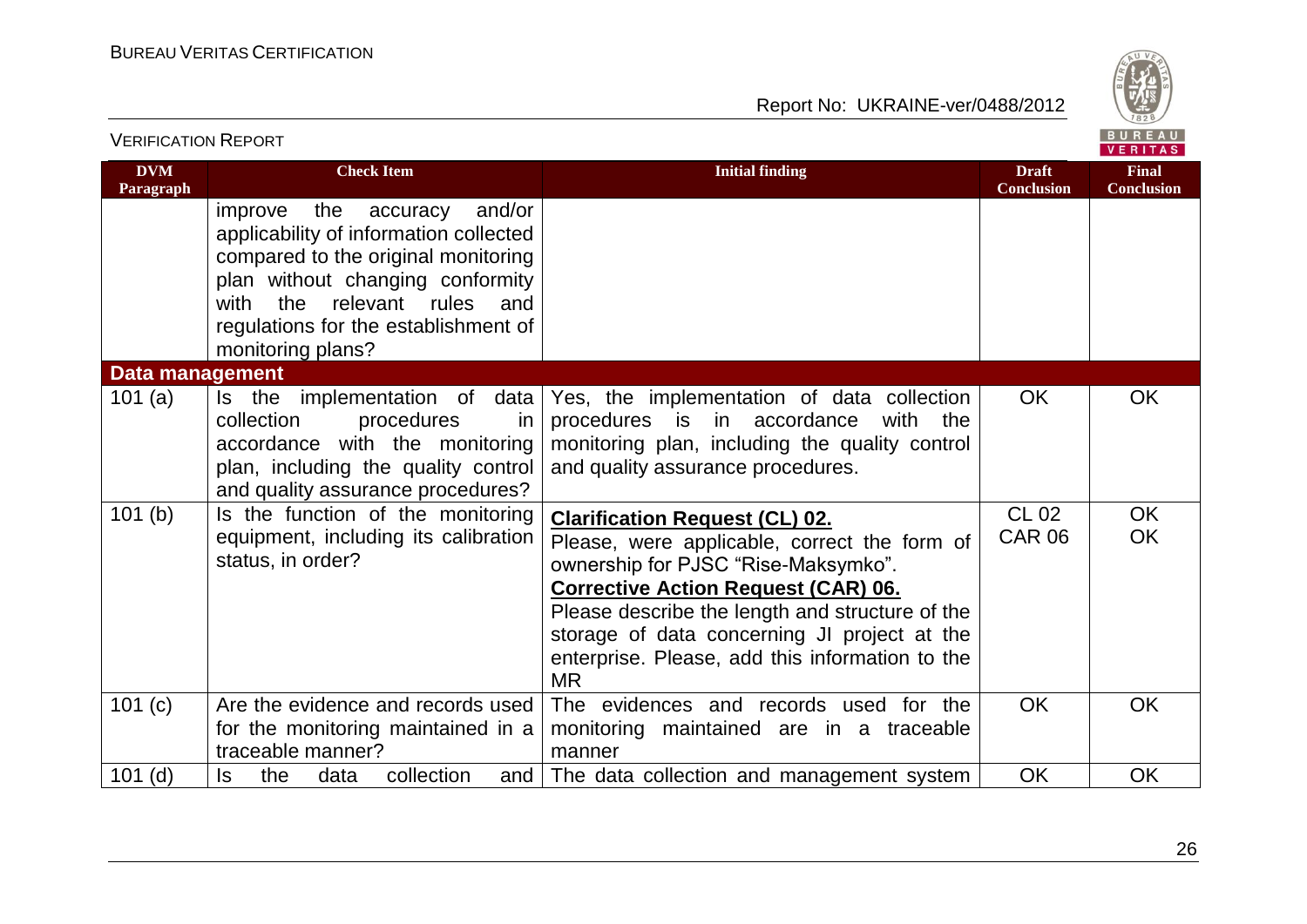

| <b>VERIFICATION REPORT</b> |                                                                                                                                                                         |                                                                                    |                                   | BUREAU<br><b>VERITAS</b>          |
|----------------------------|-------------------------------------------------------------------------------------------------------------------------------------------------------------------------|------------------------------------------------------------------------------------|-----------------------------------|-----------------------------------|
| <b>DVM</b><br>Paragraph    | <b>Check Item</b>                                                                                                                                                       | <b>Initial finding</b>                                                             | <b>Draft</b><br><b>Conclusion</b> | <b>Final</b><br><b>Conclusion</b> |
|                            | management system for the project<br>in accordance with the<br>monitoring plan?                                                                                         | for the project is in accordance with the<br>monitoring plan                       |                                   |                                   |
|                            |                                                                                                                                                                         | Verification regarding programs of activities (additional elements for assessment) |                                   |                                   |
| 102                        | Is any JPA that has not been<br>added to the JI PoA not verified?                                                                                                       | N/A                                                                                | <b>OK</b>                         | <b>OK</b>                         |
| 103                        | Is the verification based on the<br>monitoring reports of all JPAs to be<br>verified?                                                                                   | N/A                                                                                | <b>OK</b>                         | <b>OK</b>                         |
| 103                        | Does the verification ensure the<br>accuracy and conservativeness of<br>the<br>emission<br>reductions<br>or<br>of<br>removals<br>enhancements<br>generated by each JPA? | N/A                                                                                | <b>OK</b>                         | <b>OK</b>                         |
| 104                        | Does the monitoring period not<br>overlap with previous monitoring<br>periods?                                                                                          | N/A                                                                                | <b>OK</b>                         | <b>OK</b>                         |
| 105                        | If the AIE learns of an erroneously<br>included JPA, has the AIE informed<br>the JISC of its findings in writing?                                                       | N/A                                                                                | OK                                | OK                                |
|                            | Applicable to sample-based approach only                                                                                                                                |                                                                                    |                                   |                                   |
| 106                        | Does the sampling plan prepared<br>by the AIE:<br>(a) Describe its sample selection,<br>taking into                                                                     | N/A                                                                                | <b>OK</b>                         | <b>OK</b>                         |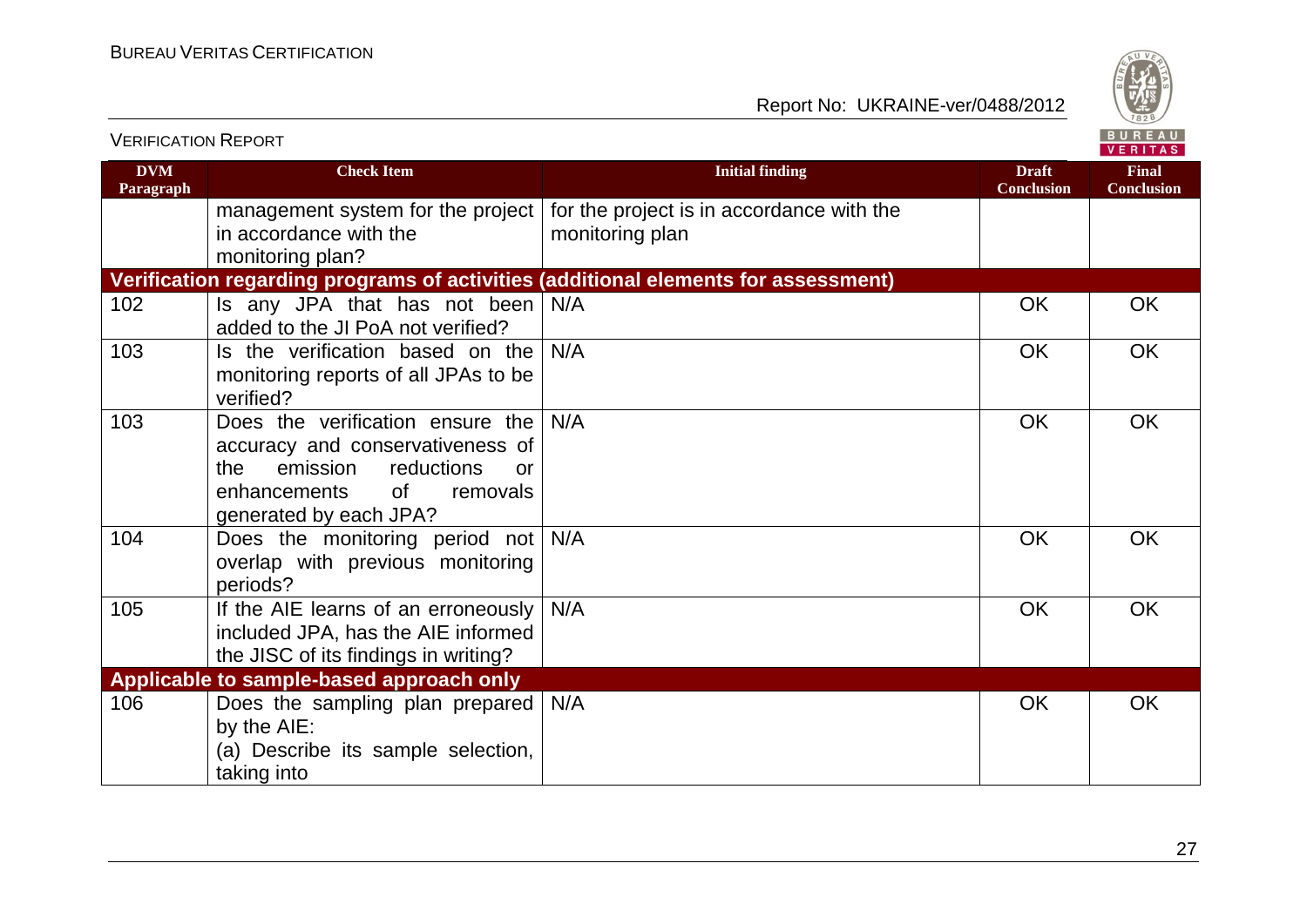

| <b>VERIFICATION REPORT</b> |                                                                                                                                                                                           |                        |                                   | BUREAU<br>VERITAS                 |
|----------------------------|-------------------------------------------------------------------------------------------------------------------------------------------------------------------------------------------|------------------------|-----------------------------------|-----------------------------------|
| <b>DVM</b><br>Paragraph    | <b>Check Item</b>                                                                                                                                                                         | <b>Initial finding</b> | <b>Draft</b><br><b>Conclusion</b> | <b>Final</b><br><b>Conclusion</b> |
|                            | account that:<br>(i) For each verification that uses<br>a sample-based approach, the<br>sample selection<br>shall<br>be<br>sufficiently representative of the<br>JPAs in the JI PoA such  |                        |                                   |                                   |
|                            | extrapolation to all JPAs identified<br>for that verification is reasonable,<br>taking into account differences<br>among the characteristics of<br>JPAs, such as:<br>- The types of JPAs; |                        |                                   |                                   |
|                            | The complexity of the<br>$\blacksquare$<br>applicable technologies and/or<br>measures used;<br>- The geographical location of<br>each JPA;                                                |                        |                                   |                                   |
|                            | - The amounts of expected<br>emission reductions of the JPAs<br>being verified;<br>- The number of JPAs for which<br>emission reductions are being                                        |                        |                                   |                                   |
|                            | verified;<br>The length of monitoring<br>periods of the JPAs being                                                                                                                        |                        |                                   |                                   |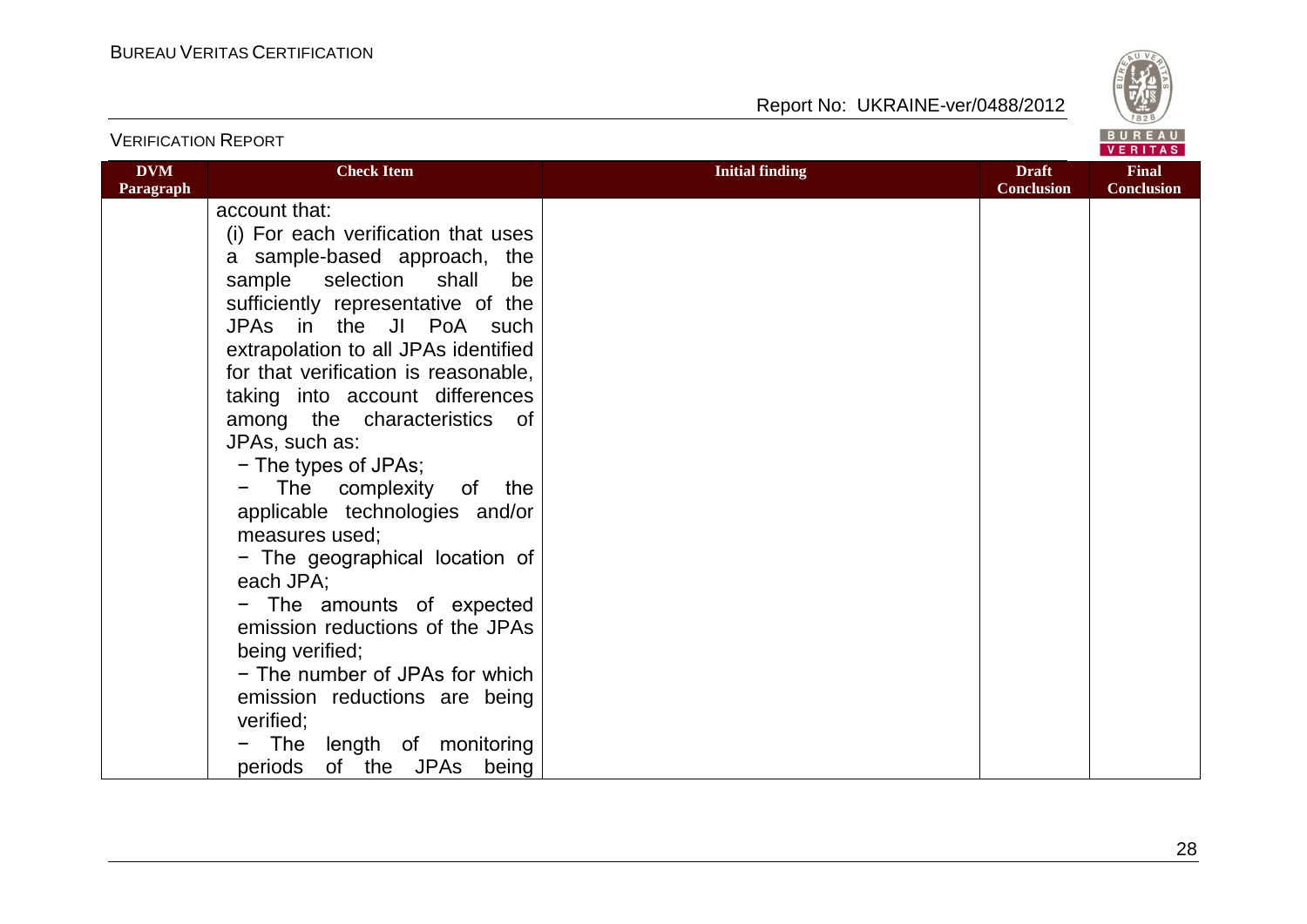

| <b>DVM</b><br>Paragraph | <b>Check Item</b>                                                                                                                                                                                                                                                                                                                                                                        | <b>Initial finding</b> | <b>Draft</b><br><b>Conclusion</b> | <b>Final</b><br><b>Conclusion</b> |
|-------------------------|------------------------------------------------------------------------------------------------------------------------------------------------------------------------------------------------------------------------------------------------------------------------------------------------------------------------------------------------------------------------------------------|------------------------|-----------------------------------|-----------------------------------|
|                         | verified; and<br>- The samples selected for prior<br>verifications, if any?                                                                                                                                                                                                                                                                                                              |                        |                                   |                                   |
| 107                     | the sampling plan ready for<br>ls.<br>publication through the secretariat<br>along with the verification report<br>and supporting documentation?                                                                                                                                                                                                                                         | N/A                    | <b>OK</b>                         | <b>OK</b>                         |
| 108                     | Has the AIE made site inspections<br>of at least the square root of the<br>number of total JPAs, rounded to<br>the upper whole number? If the AIE<br>makes no site inspections or fewer<br>site inspections than the square<br>root of the number of total JPAs,<br>rounded to the upper whole<br>number, then does the AIE provide<br>reasonable explanation and<br>a<br>justification? | N/A                    | <b>OK</b>                         | <b>OK</b>                         |
| 109                     | Is the sampling plan available for<br>submission to the secretariat for<br>the JISC.s ex ante assessment?<br>(Optional)                                                                                                                                                                                                                                                                  | N/A                    | <b>OK</b>                         | OK                                |
| 110                     | If the AIE learns of a fraudulently<br>included JPA, a<br>fraudulently<br>monitored JPA or<br>inflated<br>an                                                                                                                                                                                                                                                                             | N/A                    | <b>OK</b>                         | <b>OK</b>                         |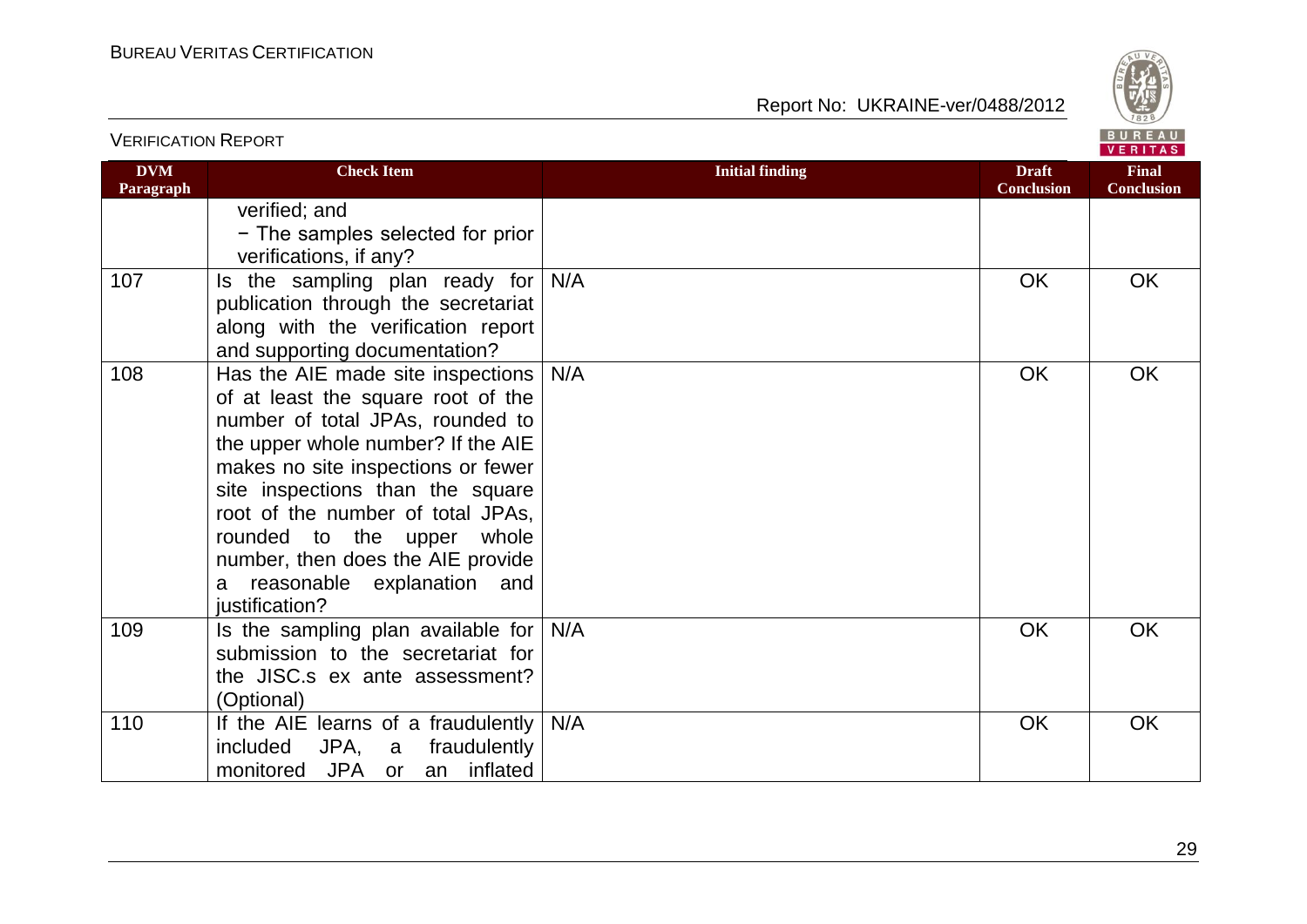

| <b>VERIFICATION REPORT</b> |                                                                                                                    |                 |                                   | BUREAU<br>VERITAS                 |
|----------------------------|--------------------------------------------------------------------------------------------------------------------|-----------------|-----------------------------------|-----------------------------------|
| <b>DVM</b><br>Paragraph    | <b>Check Item</b>                                                                                                  | Initial finding | <b>Draft</b><br><b>Conclusion</b> | <b>Final</b><br><b>Conclusion</b> |
|                            | number of emission reductions<br>claimed in a JI PoA, has the AIE<br>informed the JISC of the fraud in<br>writing? |                 |                                   |                                   |

## **Table 2 Resolution of Corrective Action and Clarification Requests**

| Draft<br>report clarifications and Ref.    |  |            | to Summary of project participant response | <b>Verification</b> | team |
|--------------------------------------------|--|------------|--------------------------------------------|---------------------|------|
| corrective action<br>requests by checklist |  |            |                                            | conclusion          |      |
| validation team                            |  | question   |                                            |                     |      |
|                                            |  | in table 1 |                                            |                     |      |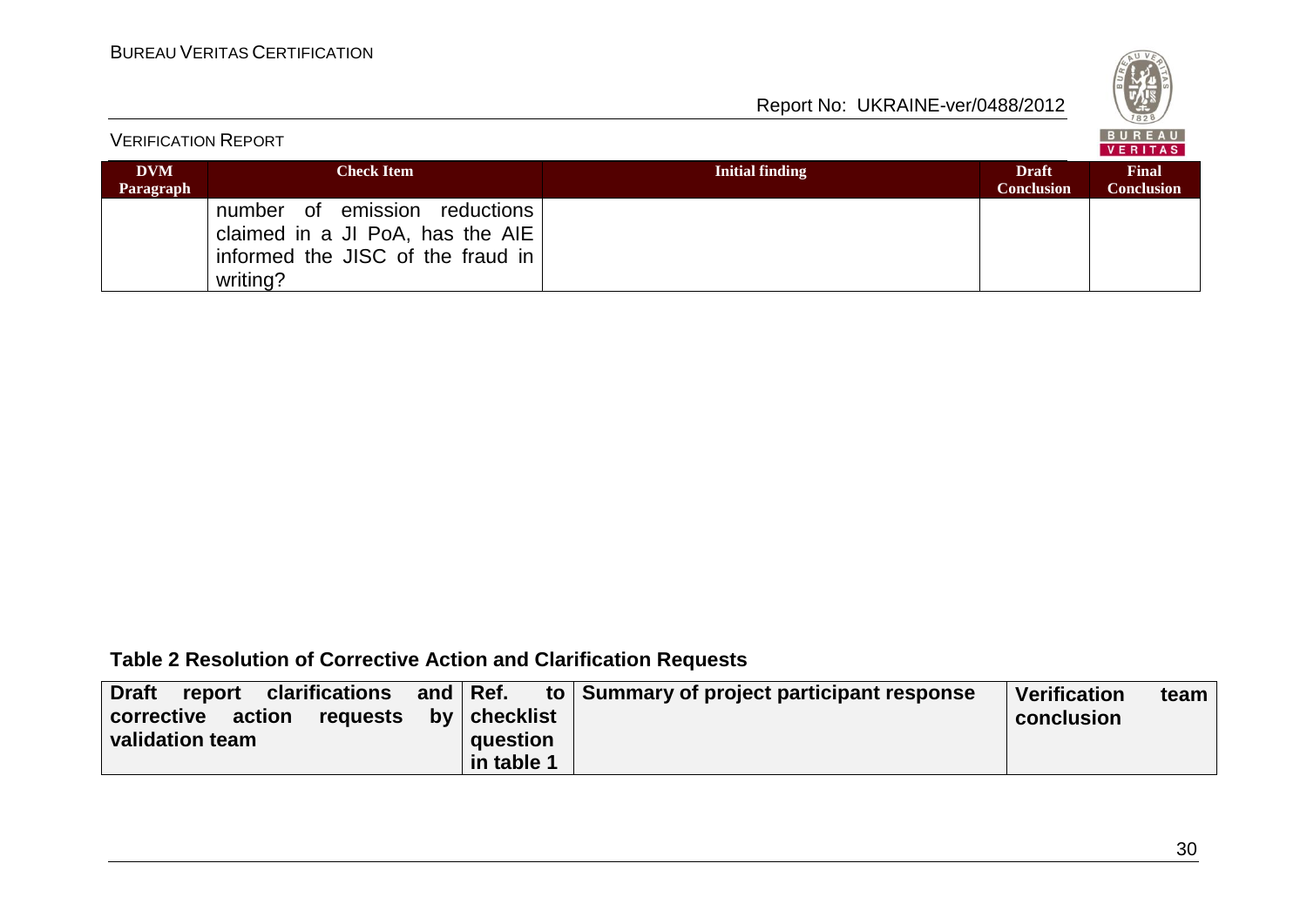

| BUREAU<br><b>VERIFICATION REPORT</b><br><b>VERITAS</b>                                                                                                                                                                                                                         |       |                                                                                                                                                                                    |                                                                                                           |  |
|--------------------------------------------------------------------------------------------------------------------------------------------------------------------------------------------------------------------------------------------------------------------------------|-------|------------------------------------------------------------------------------------------------------------------------------------------------------------------------------------|-----------------------------------------------------------------------------------------------------------|--|
| <b>Corrective</b><br><b>Action</b><br><b>Request</b><br>$(CAR)$ 01:<br>Please, include the<br>information<br>concerning the Letters of Approval<br>from the parties involved into the<br><b>Monitoring Report.</b>                                                             | 90    | The information on the approval by Parties<br>involved has been included to the Section<br>A.2 of the Monitoring Report.                                                           | <b>Based</b><br>the<br>on<br>added<br>information<br>to the<br>Monitoring<br>Report, CAR 01 is<br>closed. |  |
| <b>Corrective Action Request (CAR)</b><br>02:<br>$\ln$<br>A.2<br>section<br>the<br>0f<br>the<br>Monitoring<br>Report,<br>registration<br>number of the JI project is not<br>Please, indicate<br>indicated.<br>JI<br>reference registration number in<br>the Monitoring Report. | 92    | Registration number UA1000348 has been<br>indicated in the Section A.2 of the<br>Monitoring Report.                                                                                | <b>Based</b><br>the<br>on<br>corrections made in<br>Monitoring<br>the<br>Report, CAR 03 is<br>closed.     |  |
| <b>Corrective Action Request (CAR)</b><br>03:<br>provide<br>references<br>Please<br>on.<br>relevant excel spreadsheets with<br>calculations in section C of MR                                                                                                                 | 95(b) | The MR was corrected. Please see MR<br>version 2.0                                                                                                                                 | The relevant<br>corrections were<br>made. Issue is<br>closed.                                             |  |
| <b>Corrective Action Request (CAR)</b><br>04.<br>In Excel calculation spreadsheets<br>(lists BEELEC) mistakenly indicated<br>out-of-date emission factor. Please,<br>make the proper corrections in the<br>calculation spreadsheets and in the<br>MR.                          | 95(c) | Corresponding corrections were made in the<br>Excel calculation tables and in the Monitoring<br>Report. Corrected tables and Monitoring<br>Report were provided to Bureau Veritas. | The relevant<br>corrections were<br>made. Issue is<br>closed.                                             |  |